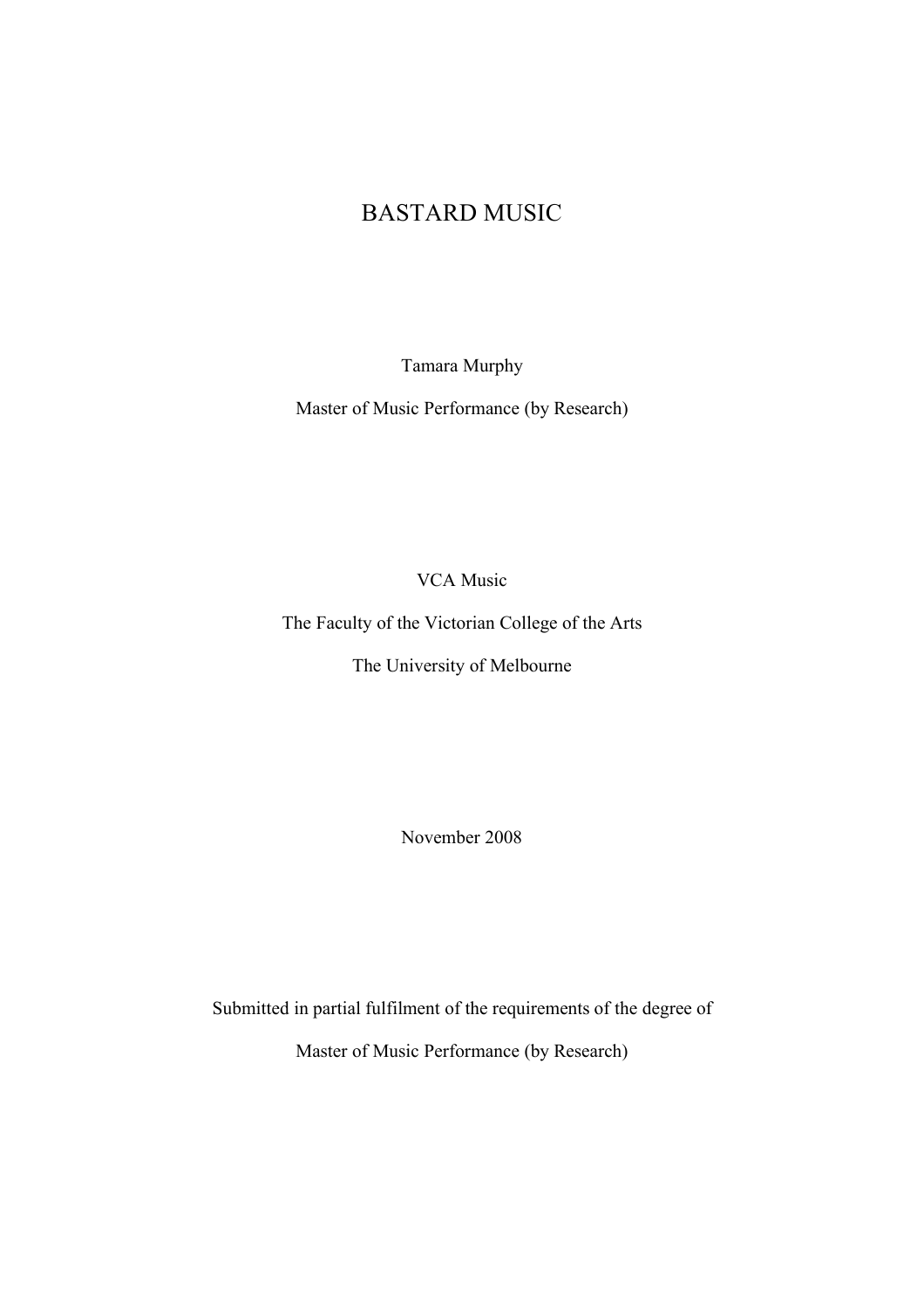### TABLE OF CONTENTS

## Page

| $\ddot{\rm ii}$ | Declaration of originality             |
|-----------------|----------------------------------------|
| iii             | Acknowledgements                       |
| 1               | Chapter 1 – Introduction               |
| 4               | Chapter 2 – Identity in Music          |
| 4               | Cultural Identity                      |
| 8               | Standard Identity                      |
| 13              | Chapter $3$ – Defining Jazz            |
| 19              | Chapter 4 – Evolution Versus Tradition |
| 27              | Chapter $5 -$ Conclusion               |
| 32              | References                             |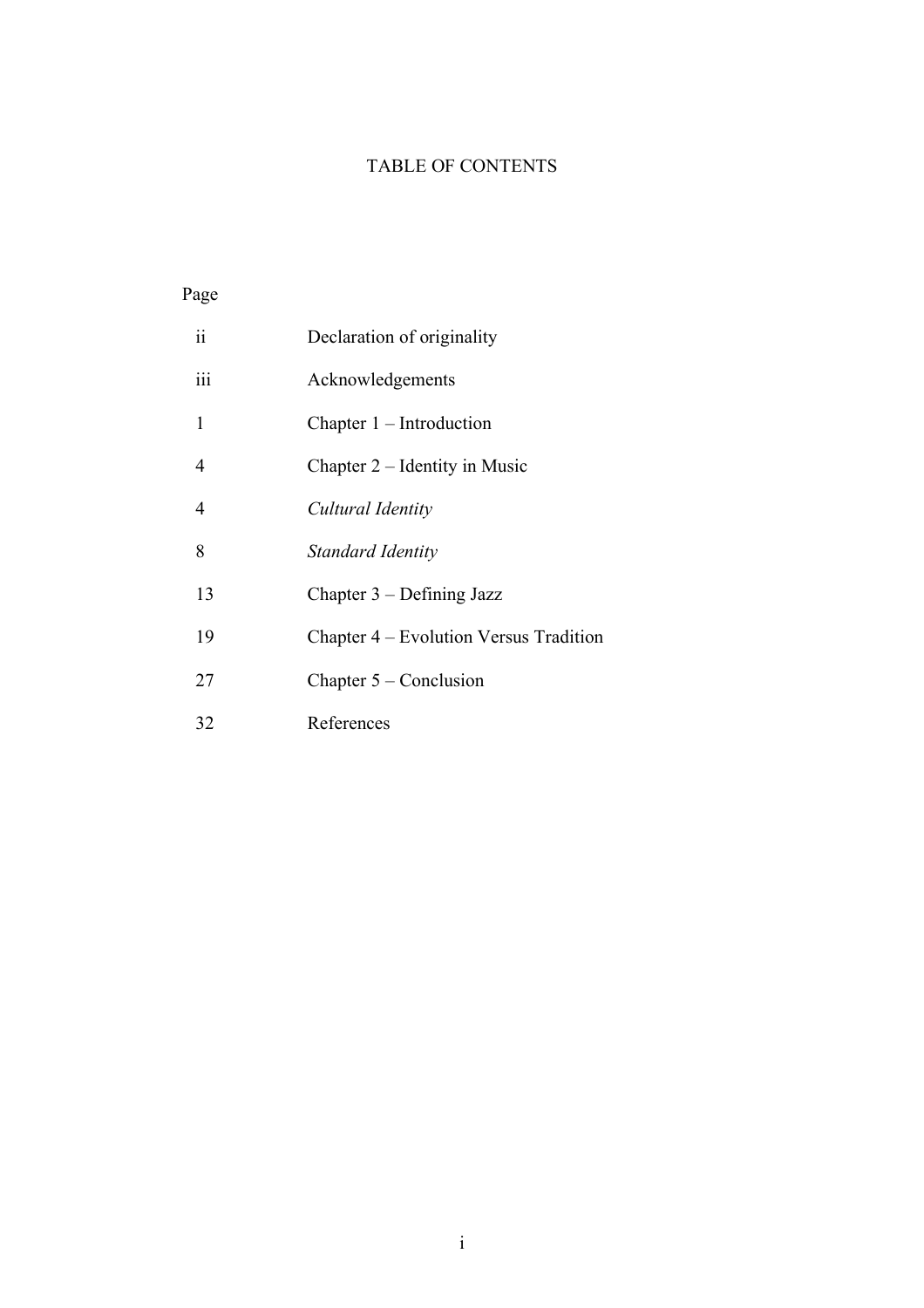### **Declaration of Originality**

This dissertation contains no material that has been accepted for the award of any other degree or diploma in any other university and, to the best of my belief, this dissertation contains no material previously published or written by any other person except where due reference is made in the text.

Tamara Murphy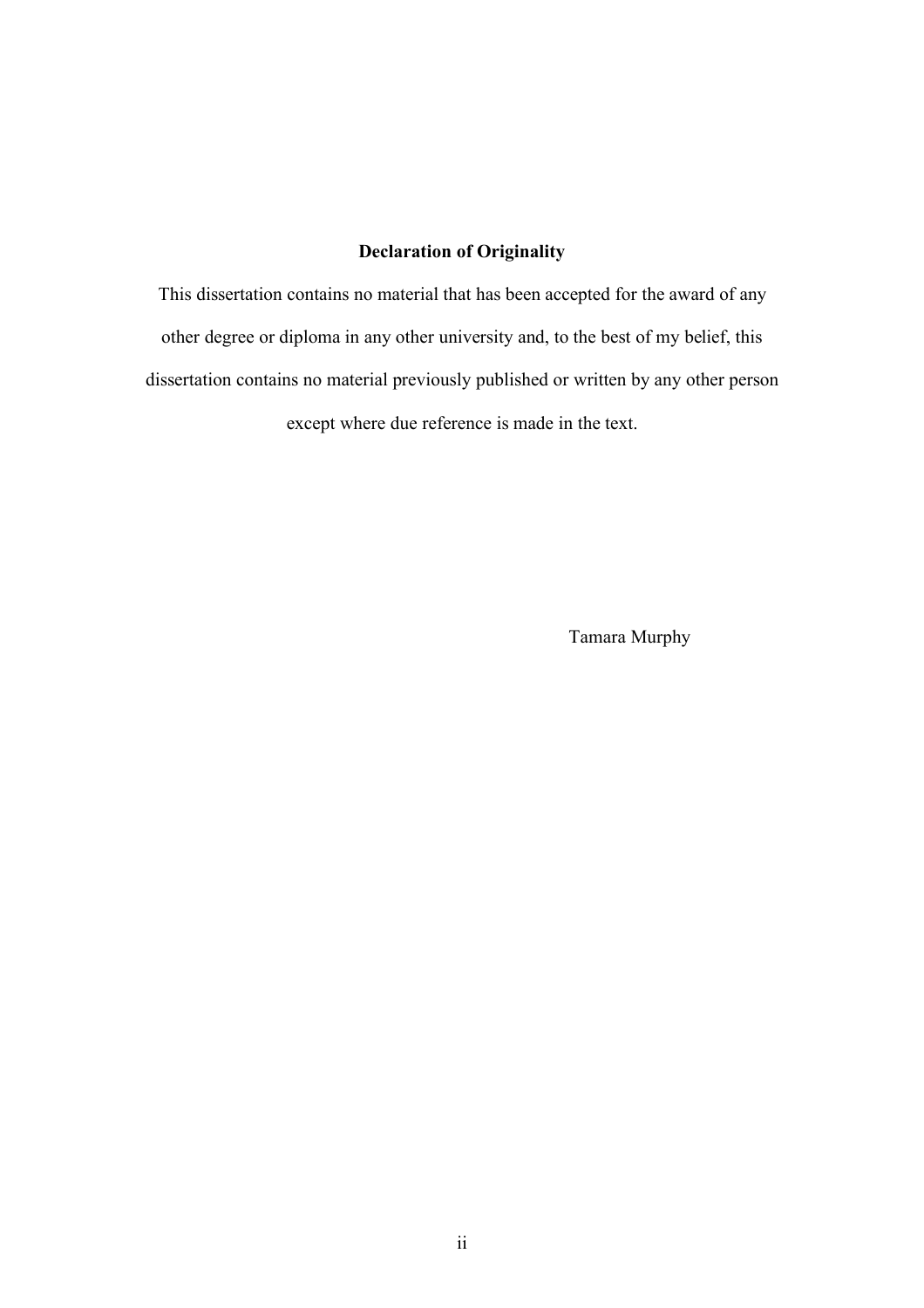### **Acknowledgements**

I would like to formally thank those who have given their time and energy and in doing do, have contributed to this work: Eugene Ball, my Supervisor Dr. Rob Vincs and Kristilee Ransley.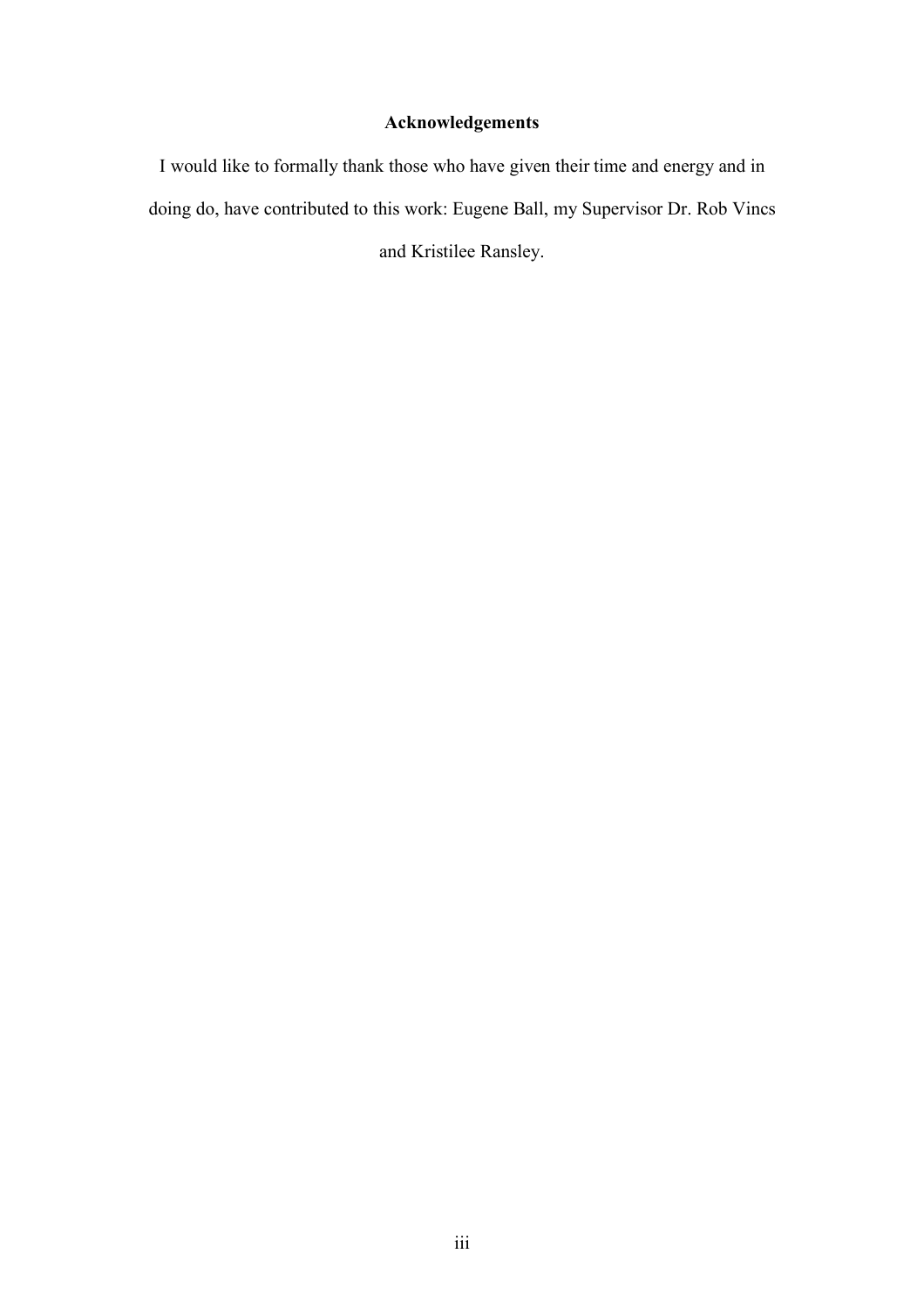# CHAPTER 1 **INTRODUCTION**

### **Personal Context**

Last year, I was driving in my car while listening to the radio. It was 5pm, and a local jazz program was just starting. Before the announcer said a word, a track started playing. It was a piano trio, and within two seconds of the song starting, I felt an unfamiliar, astounding sensation: "I know this piece of music! It's not just a song I have heard before, but I know this – I could almost say that it belongs to me! It is a part of who I am!" Within another 20 seconds, the melody had started and I realised that the song being played was *Everybody Wants to Rule the World* by 'Tears for Fears', this rendition being performed by New York jazz piano trio 'The Bad Plus'. I had never before had that experience: listening to jazz music that is, essentially, part of my growth and identity. I grew up listening to 80s and 90s popular music, and despite efforts to detach myself from my 1980's heritage this culture is a part of mine.

Even though I play jazz, and hear piano trios all the time, I had never really experienced that sense of *owning* the music. I have written and performed my own music countless times, but this was a different sensation. Hearing a song that I know so well, totally redone, with respect for the original work, augmented with a fresh approach: *This* music is a part of my make up. You don't have to be a musician to appreciate this, and to me, that feeling I experienced was why I like jazz so much. Could it be reasonable to suggest that this feeling is one I should be experiencing on a regular basis? I have been playing jazz for all of my adult life and the first time I had had that sensation was last year.

#### **Delineating the Topic**

This paper argues that throughout the development of the jazz art form, jazz has been shaped by ideas, repertoire and influences from its surrounding environment. Similarly, I will argue that jazz has been self-destructing over the last 30 years because in this time jazz has been taking language and repertoire predominantly from its *own* history. It could reasonably be suggested that any art form that does this is bound to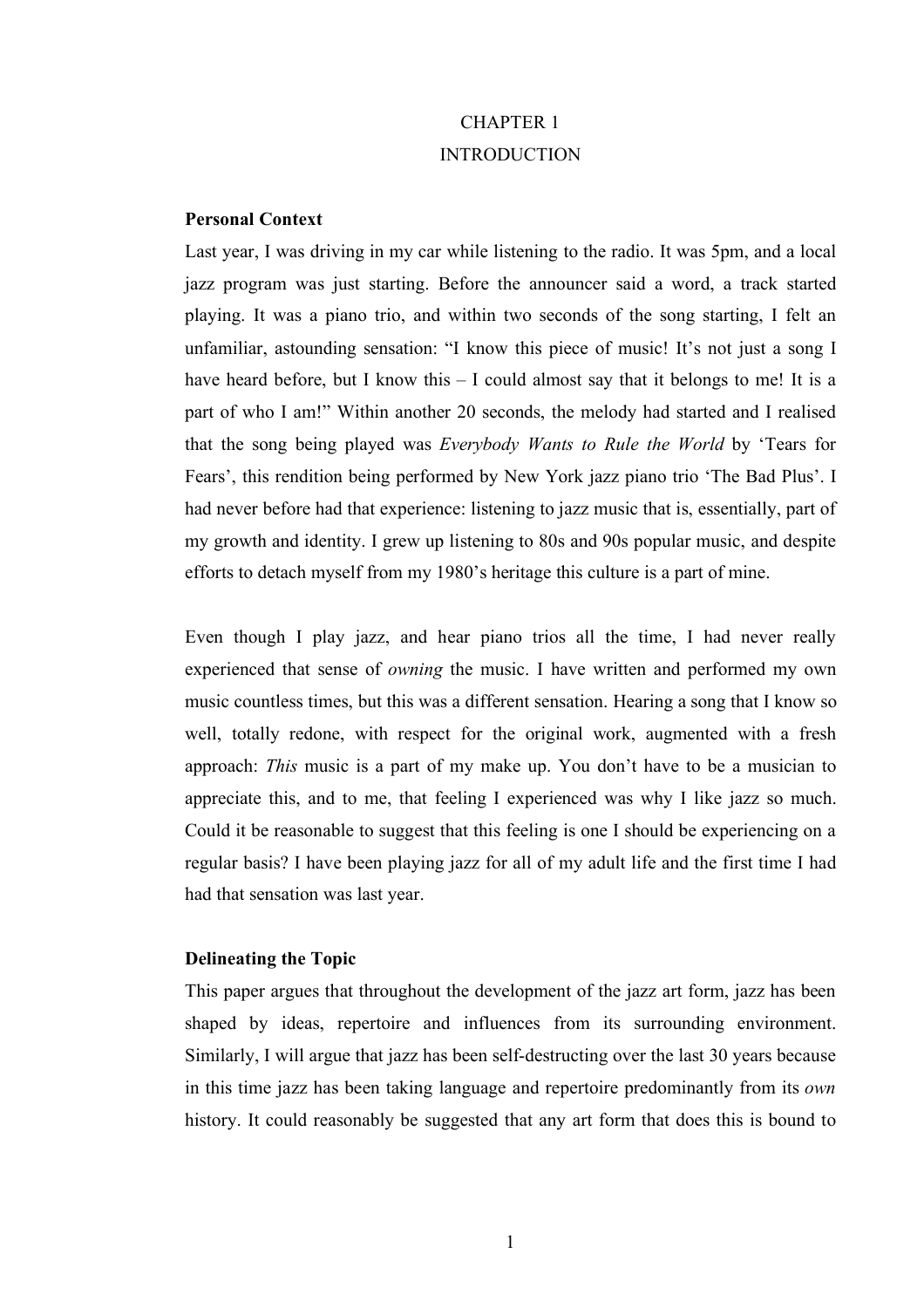consume itself completely. American academic, Douglas Hofstadter, referred to this phenomenon as *contracrostipunctus*<sup>1</sup>.

It is reasonable to state that an art form may take influence from outside sources in order to stay connected with its context and to evolve, as an art form connected with a changing culture must also develop if it is to remain a part of that culture. If this is not done, in the case of music for example, it may lead to a situation where the music has lost its cultural relevance and subsequently, its intensity and ability to shape cultural discourse.

If jazz has always been influenced by the culture around it, how does this affect jazz in Australia today? Is there an Australian jazz-style field of practitioners? Where does jazz sit in today's culture? In some 'jazz' festivals in Europe, the headlining acts are rappers, DJs and hiphop acts: Is this the new jazz? Has some of the music evolved so far as to fall out of the 'jazz' genre and into another category altogether? How does one define the term 'jazz' today? These are some of the questions explored in this thesis.

Currently in Australia, jazz appears as an art form struggling artistically and commercially. The language has not changed in a very long time – it has even regressed in some parts of the globe – and consequently, we have lost our larger audience as fewer and fewer people understand, or can connect with at the most peripheral level, jazz in Australia today.

Considering our current cultural environment, it is not surprising that jazz has a limited appeal. It could be reasonable to suggest that only very few in Australia understand jazz today. Really, the only people that 'speak' or understand the language of jazz are people who have studied it (namely musicians), or people who listen to this music enjoying a sense of nostalgia. As jazz musicians, we may feel that our larger audience has deserted us, but in reality it is the converse. The audience has evolved but, arguably, we as practitioners have not. Opposing views concerning the evolution of

 $1$  The term is used to describe self-referencing in a system which eventually destroys itself as a result: "we can think of the *Contracrostipunctus* as referring to itself indirectly, in that its own structure is isomorphic to the events it portrays" (Hofstadter, Douglas R. 1979. *Gödel, Escher, Bach: an eternal golden braid*. Hassocks: Harvester Press.)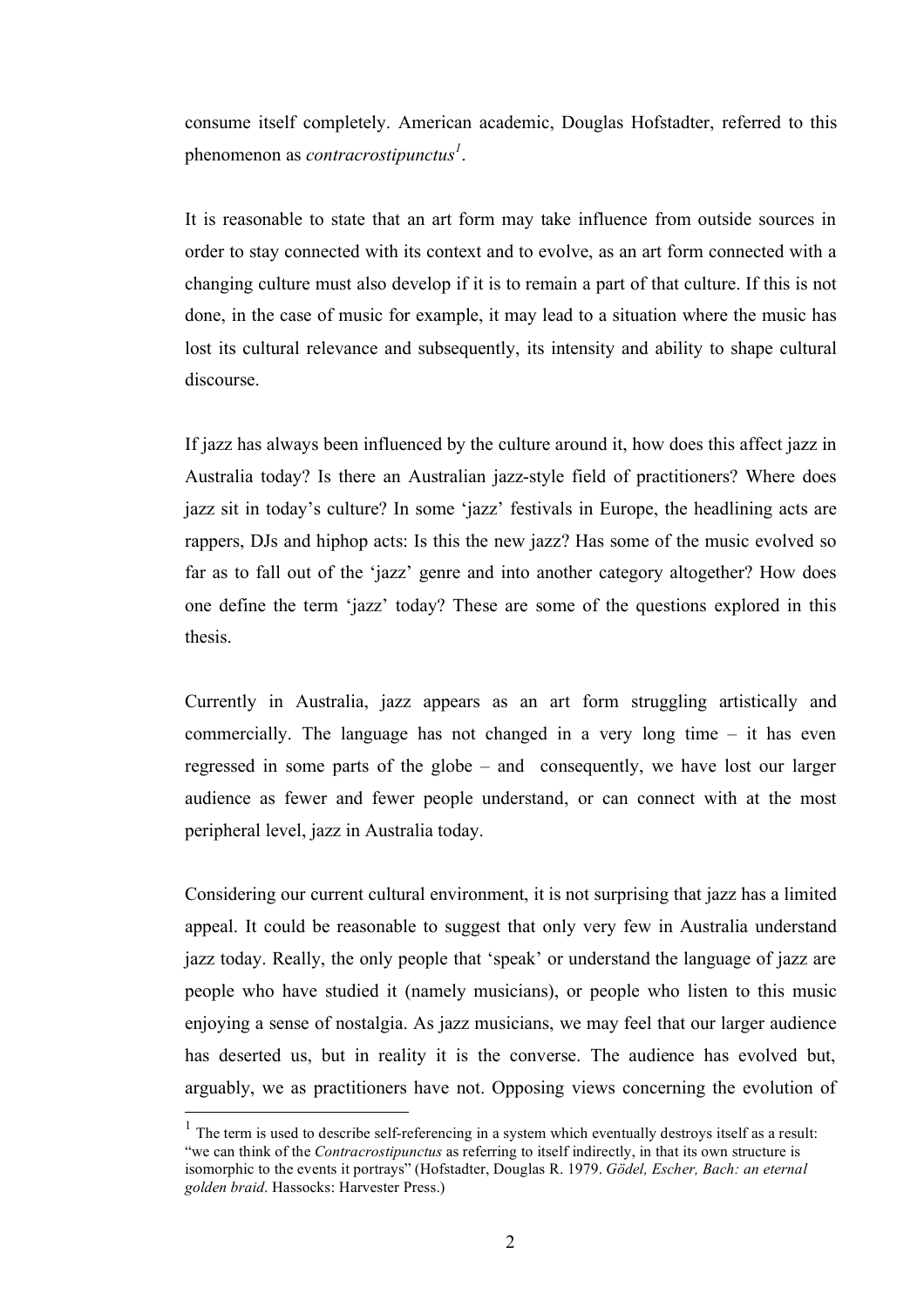jazz are also explored in this paper, as are the effects that these views have on jazz practitioners.

#### **The Topic**

This dissertation argues that throughout its history jazz music has been shaped by cross-cultural influences, hence the title "Bastard Music". However, recently the evolution of jazz has been adversely affected by practitioners drawing largely on the history of the art form for materials. This paper argues that for the art form to continue and thrive in Australia, Australian practitioners must reconnect their art form with their current cultural context. In common terms, keeping the music a 'bastard' to ensure its development and evolution in Australia.

#### **Limits to the Research**

This dissertation will focus predominantly on issues related to the problem of identity and authenticity from the perspective of a jazz practitioner, with particular reference to the Australian context. Jazz as an art form will be examined from the apparent disparity between encompassing definitions of jazz and the current practice of the art form in Australia. My intention is to explore the implied cultural constructs arising from an 'academic' theorising of jazz with my experience as an active practitioner of the double bass, working extensively within Australia as a jazz musician. As the topic matter is large and varied, some secondary topics that are uncovered may not be fully explored due to the size and nature of this document.

#### **Synopsis of Content**

Chapter 2 discusses how enculturation has influenced the jazz art form throughout its development and how this affects jazz making in Australia today. Chapter 3 examines the implications of the word 'jazz' in the context of improvised music and attempts to find a suitable definition for jazz that resonates with today's cultural context. Chapter 4 explores the notions of conservatism and innovation within the context of recent improvised music. Chapter 5 presents a summary of conclusions drawn from the process of this research.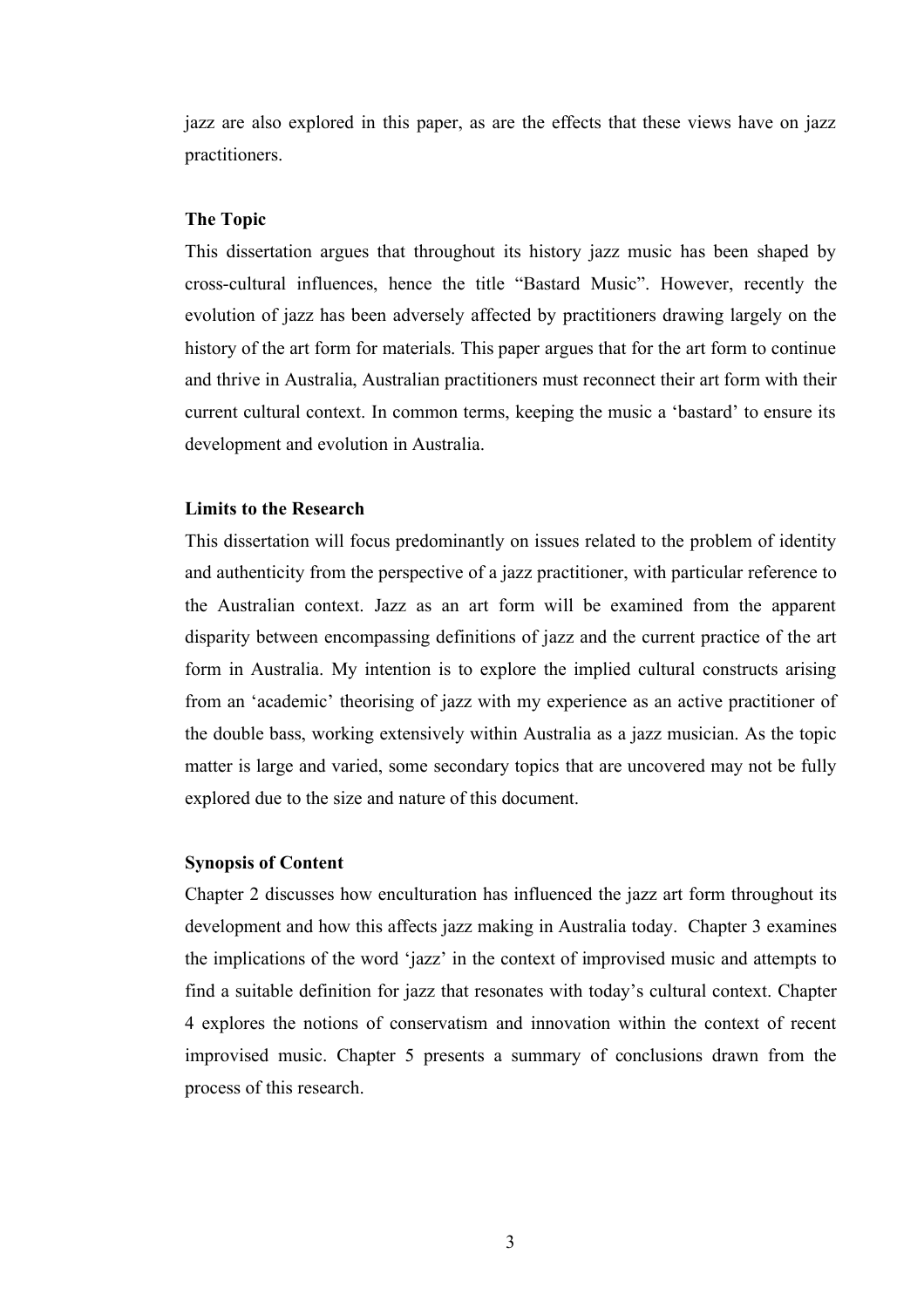## CHAPTER 2 IDENTITY IN MUSIC

#### **Cultural Identity**

From the 1900's to the 1960's, jazz activity was generally centred in the metropolitan centres throughout America, most notably: New Orleans, Chicago, New York and Los Angeles. Whilst there were many stylistic differences between musicians from different regions, it is generally accepted that the development of jazz was confluent throughout the country.

As jazz music was more localised at this time and the scene was a lot smaller than it is today, the directions in jazz were consequently more homogenous. Before technology took the music into people's lounge rooms, live music was the most common way that jazz was experienced, which directly fuelled and affected the scene as an instantaneous medium. Ensembles travelled all over the country influencing other musicians, and in combination with radio play and record sales, the jazz art form was very alive with practitioners being aware of most new developments, and consequently they were, themselves, constantly spawning new sounds.

Today, however, jazz making has spread far beyond America and is now practised throughout the world. This, in conjunction with advances in global technology, has adversely affected the collective evolution of jazz. As jazz has spread far and wide there are numerous smaller jazz communities – so many that it is virtually impossible to keep up with all of them today. Also, with the development of information sharing technologies and the spread of global corporatisation, it seems that there are too many influences. Media is so easily accessible that there are an infinite number of roads to follow and currently jazz, as a genre, cannot collectively move in any one direction.

As it has travelled and taken root all over the world, it could be fair to state that jazz has developed a different sound or interpretation depending on where it is being created. In some parts of the globe, jazz has developed a local 'flavour' as its practitioners have responded to the idiosyncrasies of their local cultural environments. This localised development of identity is apparent in Australian jazz, just as it is in the music from Europe and Asia. If this is true, what then defines the sound of Australian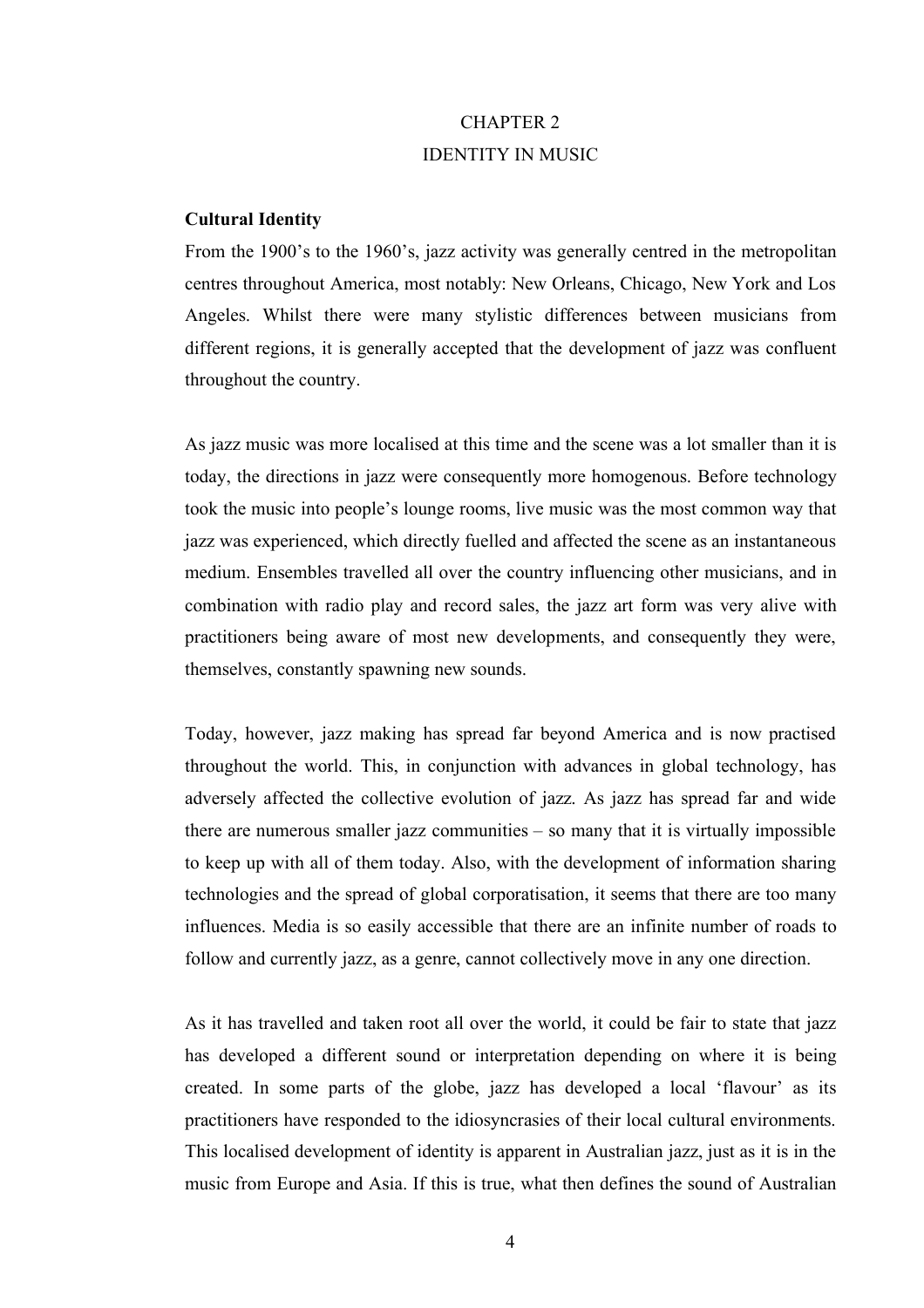jazz? How is Australian jazz different from that of other parts of the globe and what makes it indicative of Australia's cultural environment?

Chapter two addresses the need for current jazz musicians to draw influence not just from global contemporary cultural trends, but also from the individuality of their local cultural environment. This chapter will conclude by exploring examples of contemporary influence upon the jazz standard repertoire. Furthermore, it will demonstrate that the development of the jazz standard repertoire was a result of musicians' connection and response to the cultural environment of the time and place.

The issue of cultural identity in Australian jazz is complex and problematic: In *The Oxford Companion to Jazz*, jazz author and critic, Terry Martin surmises that "Australians have faced a crisis of identity … one born of cultural displacement and isolation for the European-derived majority of the inhabitants" (2000:579). By stating this, Martin identifies that the majority of Australia's white population is descended from European immigrants, so while they may have some connection with European classical music (it is a part of a history connected with Australia's), playing jazz in Australia does not connect in any such way. This sense of cultural detachment may be observed through writings of neo-classicists such as Wynton Marsalis and Stanley Crouch, whose ideas about jazz resonate with strong ties to race, America and the history of jazz.

Cultural theory and popular music academic, Bernard Gendron, describes the neoclassicist stance by stating that, "Though the revivalists [or neo-classicists] bickered incessantly about the fine details of the proper definition, they agreed that no music could be called 'jazz' that was not collectively improvised and whose melodies, rhythms, phrasings and timbres were not primarily derived from Afro-American sources" (1995:35). According to the above quote, would the term 'Australian Jazz' be considered an oxymoron?

In his paper *Australian Contemporary Jazz in the New Millennium*, Australian promoter Peter Rechniewski states: "Today, Australian contemporary jazz musicians are open to engaging with any music that interests them" (2008:23). The lack of connection with America's roots and politics related to jazz may give many Australian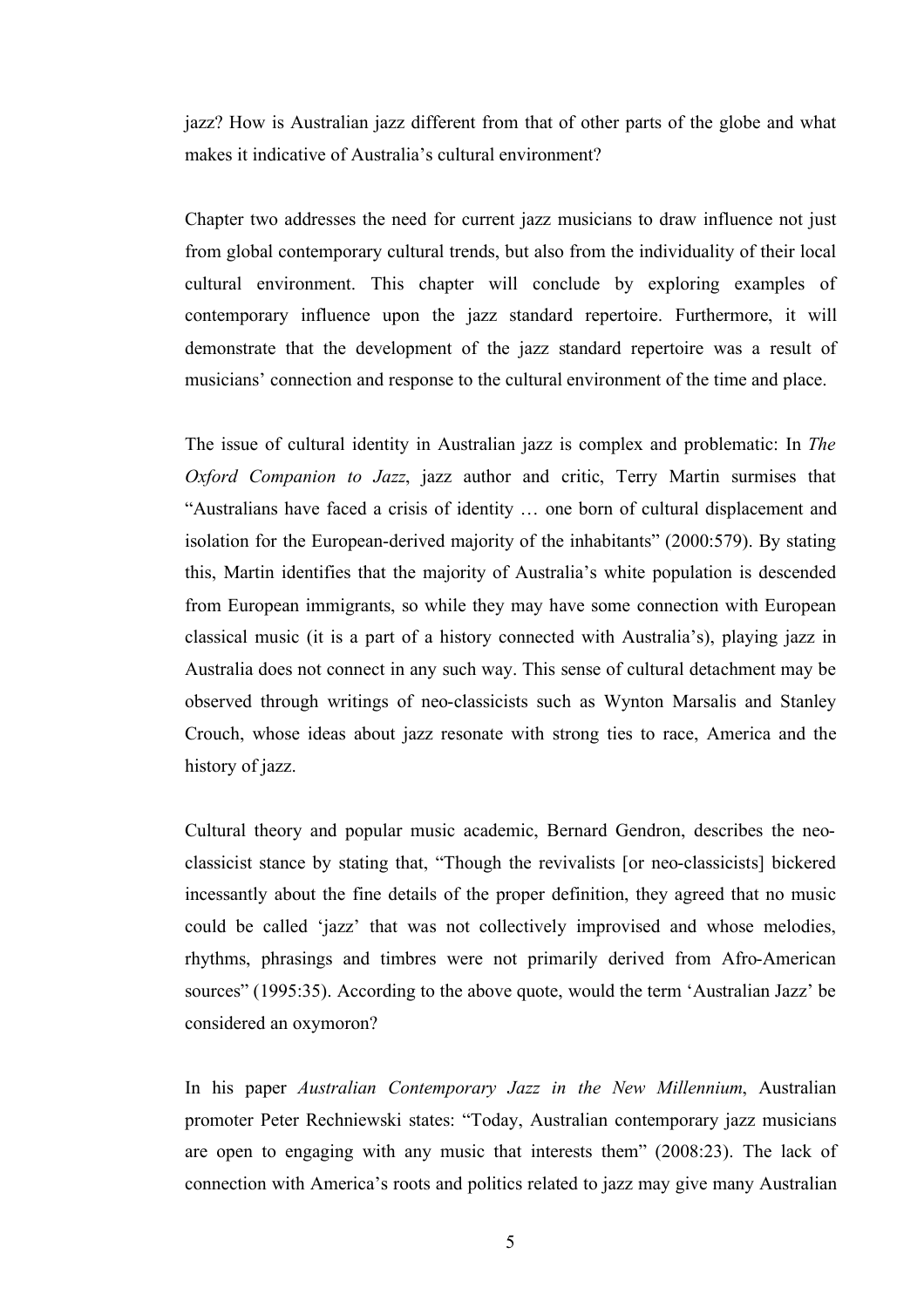jazz musicians the freedom to connect with jazz in their own, *Australian,* way. Even in an 'ever-shrinking' world, the isolation of the Australian jazz scene has allowed many musicians here to develop their own sound, untainted by influences from neighbouring countries. (This is not to say that Australian jazz musicians are *not* influenced by other cultures, but that these outside influences are not as direct as they might be in other parts of the world, such as Europe and America, where neighbouring cultures are much closer and more present, through both vicinity and expatriation.)

Cultural integration and redevelopment occurring naturally throughout the planet spawns new and unique dialects of the jazz art form specific to where (and when) the music is created. In a world where globalisation is diluting many local cultures (from McDonald's to MTV and so forth), *glocalization*<sup>2</sup> may be the very thing that ensures that jazz continues to evolve in ways reflective of the time and place in which it is being made. This transculturation gives jazz a vitality that is relevant to the local culture as well as highlighting the very cultures that have influenced it.

An example of this environmental influence on music is demonstrated here by Miles Davis, where he comments on the album *Kind of Blue* and how he came to produce that unique sound:

This time I added some other kind of sound I remembered from being back in Arkansas, when we were walking home from church and they were playing those bad gospels. So that kind of feeling came back to me and I started remembering what that music sounded like and felt like. That feeling is what I was trying to get close to (Davis and Troupe 1989:224).

In recalling powerful, early memories of music that was a great influence during his formative years and using those sounds, Davis was able to connect with a larger audience. The feelings he associated with those sounds would have been shared by thousands of people, and so, became a common reference for the musician and non-

 $2$  "These 'glocalized' styles use the basic syntax of the classic and contemporary hegemonic American jazz styles – in this context 'hegemony' means 'the rules of the game' by which others routinely play – that has been widely disseminated around the world (the globalisation process), but are reinscribed with local significance (the glocalization process). Glocalization can involve incorporating elements such as national imagery, folkloric, and cultural concerns that give the music relevance to its 'local' music community." In, Nicholson, Stuart. 2005. *Is Jazz Dead? (or has it moved to a new address)*. New York: Routledge. p. 172.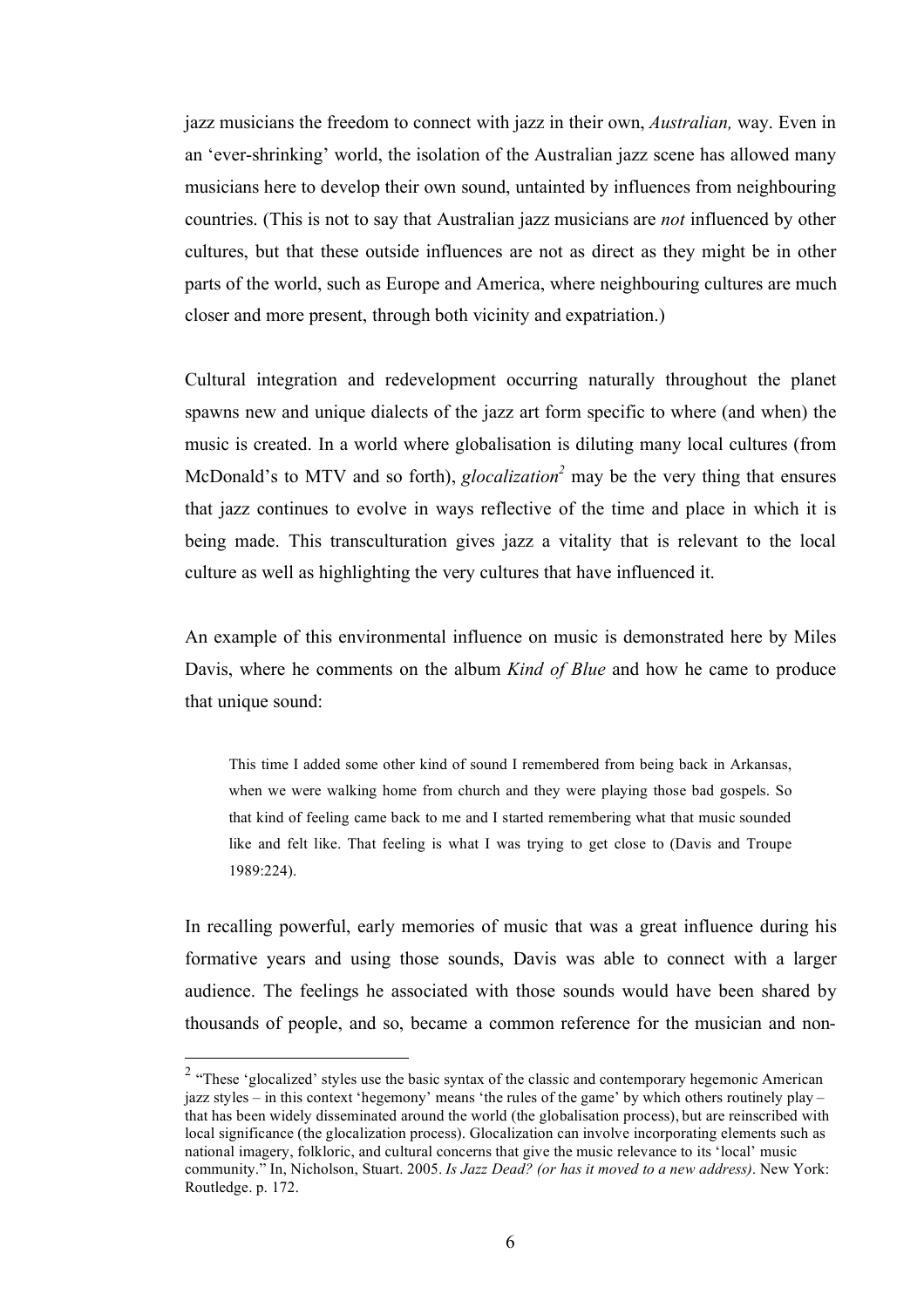musician alike. In creating *Kind Of Blue*, Davis produced a new musical experience from current influences in combination with his own history and his existing jazz language. This is interesting because although Davis refers to his unique experience growing up, the feelings underlying that particular experience are universal themes that, arguably, are accessible for many.

This cultural integration can be difficult in Australia, as our culture is relatively new and its identity is still being defined. With a complex mixture of race, religion and ethnicity (each complete with individual traits and cultural histories), Australia does not have a unified culture of its own that is easily defined. However, it could be argued that Australia's identity is already present – as currently, many unique sounds are emanating from local jazz scenes in Australia<sup>3</sup>. These sounds have developed naturally without having to consciously alter this Australian concept of jazz into some other ideal of what jazz is 'supposed' to be.

For some time now, many unique voices have been emerging from the Australian jazz scene. It is refreshing to observe these voices existing in an environment that is being shaped and affected by influences that are truly Australian, rather than an approach which emulates sounds that came from America over 60 years ago. Only now is an Australian sound becoming more recognisable, as second and third generation jazz musicians take influence from previous Australian improvisers and continue to develop an Australian attitude to jazz music.

While some current Australian jazz artists are celebrating the individuality of their cultural influences, many are also suffering from what can be described as a global homogenisation of expression through jazz. It is widely recognised that there is, throughout the world, a glut of highly skilled and yet culturally generic jazz practitioners. Yet, with more practitioners than ever before, jazz venues, festivals and record companies are finding it increasingly difficult to generate custom. While some commentators attribute dwindling audiences to the expanding complexities of improvised music, others, perhaps more astutely, attribute the decline to the social

<sup>&</sup>lt;sup>2</sup><br>3  $3$  It is considered common knowledge today that Australian jazz practitioners are creating their own sound unique to Australia, however, due to the nature of this paper this topic will not be explored further. This topic is explored in the recent text, Shand, John. 2009. *Jazz: the Australian Accent.*  (University of New South Wales Press).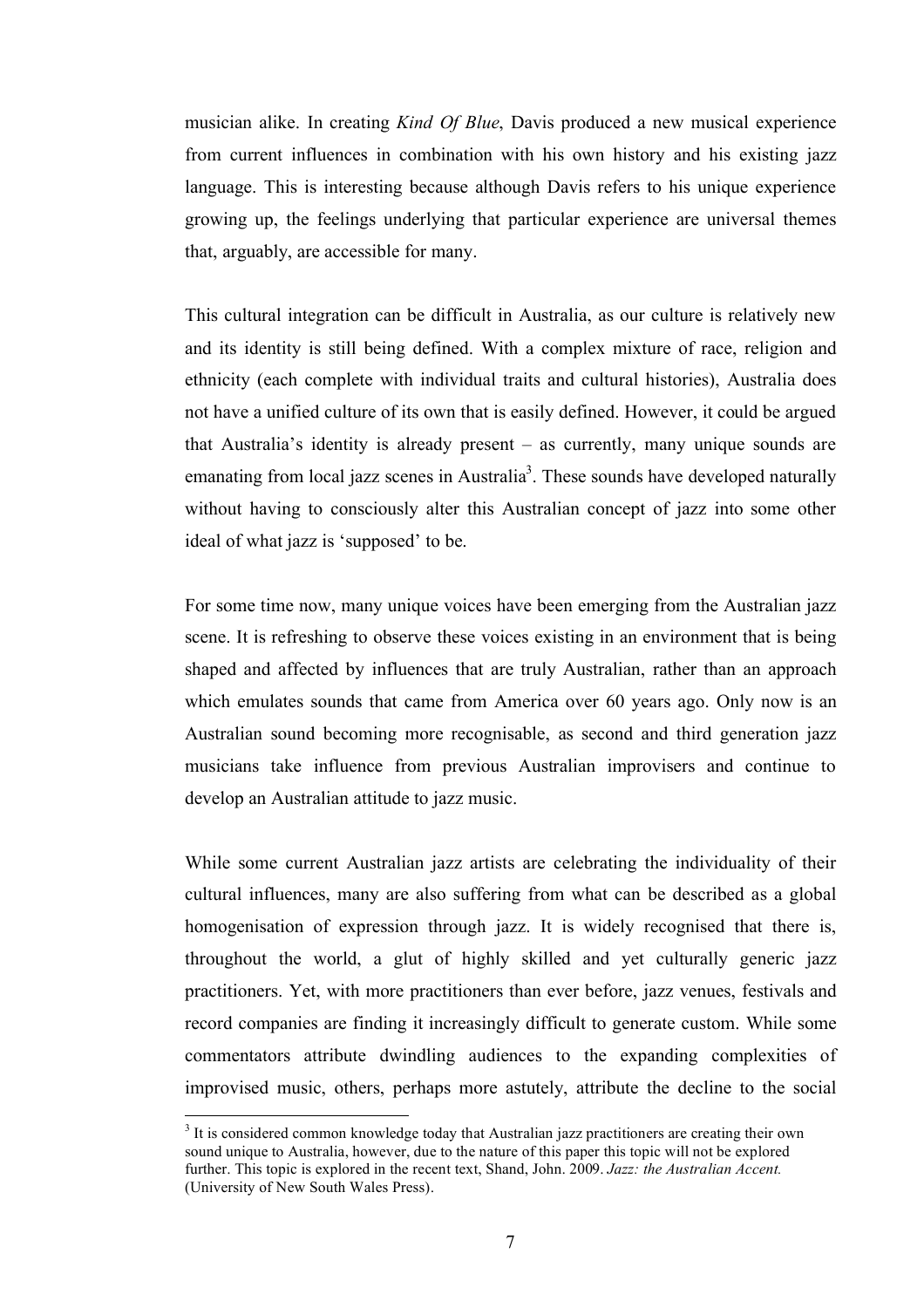disconnectedness of the prevailing generic approach to making jazz. Musician and scholar, Salim Washington, confirms the necessity for the jazz musician to be both mindful of the conventions of jazz and innovative in the use of materials:

Bebop conventions such as the harmonic language, rhythms, phrasing, and compositional and arranging practices are now found in the playing of virtually every established jazz musician, young or old. There was a time when a jazz musician could be unconventional enough to play with modernists without trying to copy their language (2004:33).

The first part of Washington's comment resonates with many jazz practices in Australia today, as the much of the repertoire and styles of performance in Australian jazz are influenced directly by the history of the art form. Arguably, this has led to playing styles today largely echoing those from the history of the music, rather than forging new sounds influenced by the environment in which they are created.

So far, this chapter has illuminated the notion that jazz, like any art form, is shaped by the culture in which it is made. This paper argues that if jazz is to survive and grow, practitioners must remain in constant awareness of their surrounding culture. The environment we grow up in gives us a particular and unique grounding that shapes us and helps us define the music we do or do not connect with. Arguably, a healthy art form will take on these influences and change accordingly (whether by integration or reaction). By integrating new sounds and sources, as practitioners we certainly don't want to forget where we came from artistically. It is worth emphasising that this paper is not endorsing change in a contrived or artificial way, but encouraging the natural evolution of the jazz art form, firmly in touch with its surroundings in time and space and encouraging each performer to connect with their art form in their own unique way. To quote Australian pianist and composer, Mike Nock: "I think what is going to happen is that we're going to see a broadening of the idea of what jazz is. Jazz is a child of the  $20^{th}$  Century, but it has now left home" (Nicholson  $2005:163$ ).

### **Standard Identity**

Within the jazz community, there is a common repertoire known as jazz 'standards'. This commonality allows jazz musicians who have never played together before the opportunity to play and improvise over musical 'common ground' without rehearsal.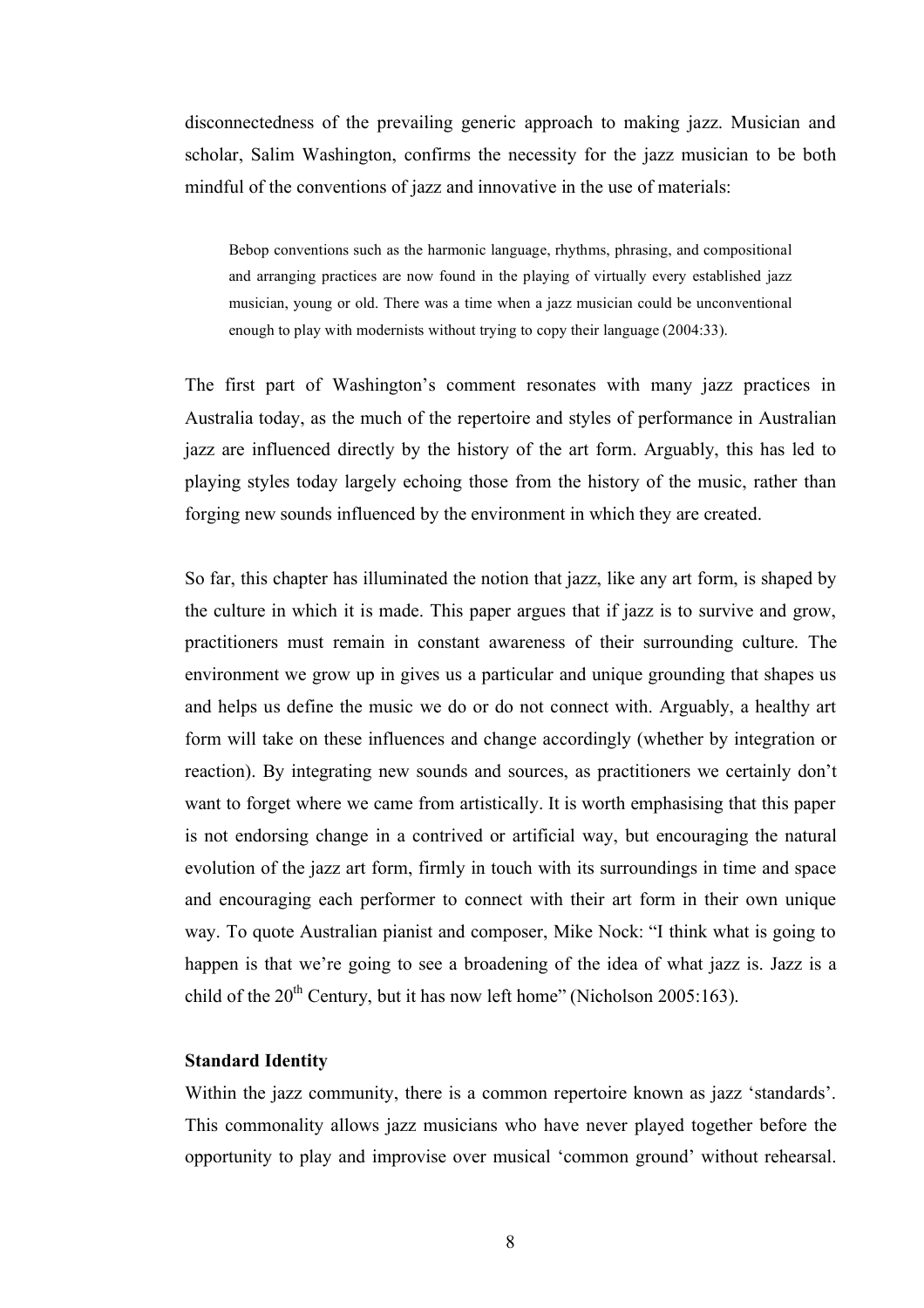This means that musicians who have never before collaborated can instantly traverse new ground whilst improvising over these works.

In the middle of the last century this repertoire was still evolving and was made up predominantly of Tin Pan Alley tunes. These show tunes were introduced into the standard repertoire in two ways. Firstly, as many jazz musicians associated socially with musicians from musical theatre, they would appropriate tunes from these shows, using their melodies and harmonic structures as vehicles for improvisation. Secondly, players from the be-bop era (notably Charlie Parker, Dizzy Gillespie, Thelonious Monk and Bud Powell) would compose and perform intricate and technically demanding melodies (known as 'heads') over the harmonic structures of popular show tunes.

Many musicians also wrote their own original music within the particular musical style in which they performed and these pieces also make up much of the standard repertoire of today (examples of these are drawn from a bank of iconic tunes from the current standard jazz repertoire that are *not* written over existing show tunes, such as *My Little Suede Shoes* by Parker and *'Round Midnight* by Monk). However, jazz standard repertoire has not been updated for a very long time. The standard works performed today are predominantly made up of pieces that generally, were written or performed from the 1930's to the 1960's. This has led many to conclude that jazz has lost its connection and relevance to contemporary popular society today. 4

Scandinavian saxophonist Jan Garbarek speaks of his own relationship with jazz repertoire: " 'It's really not my tradition,' he says. 'The so called standards are not my standards. I don't feel a close attachment to that music' " (Nicholson 1990:311). This sentiment is echoed by many Australian jazz musicians who, by drawing from their own experiences as Australians, have started discovering their own set of 'standards' relevant to them<sup>5</sup>. Currently, it should be possible to add to the list of jazz standards by

Some may argue that there exists both an 'old' jazz repertoire made up of Tin Pan Alley tunes and a 'new' jazz repertoire containing compositions by Hancock, Corea and Jarrett etc. However, the current larger repertoire contains a relatively small percentage of these newer compositions.

<sup>5</sup> Examples of this include Melbourne ensemble 'The Hoodangers', who recorded *Khe Sanh* by Australian rock group 'Cold Chisel', and *Tea in the Sahara* by 'Sting' on their album entitled 'Cheep!'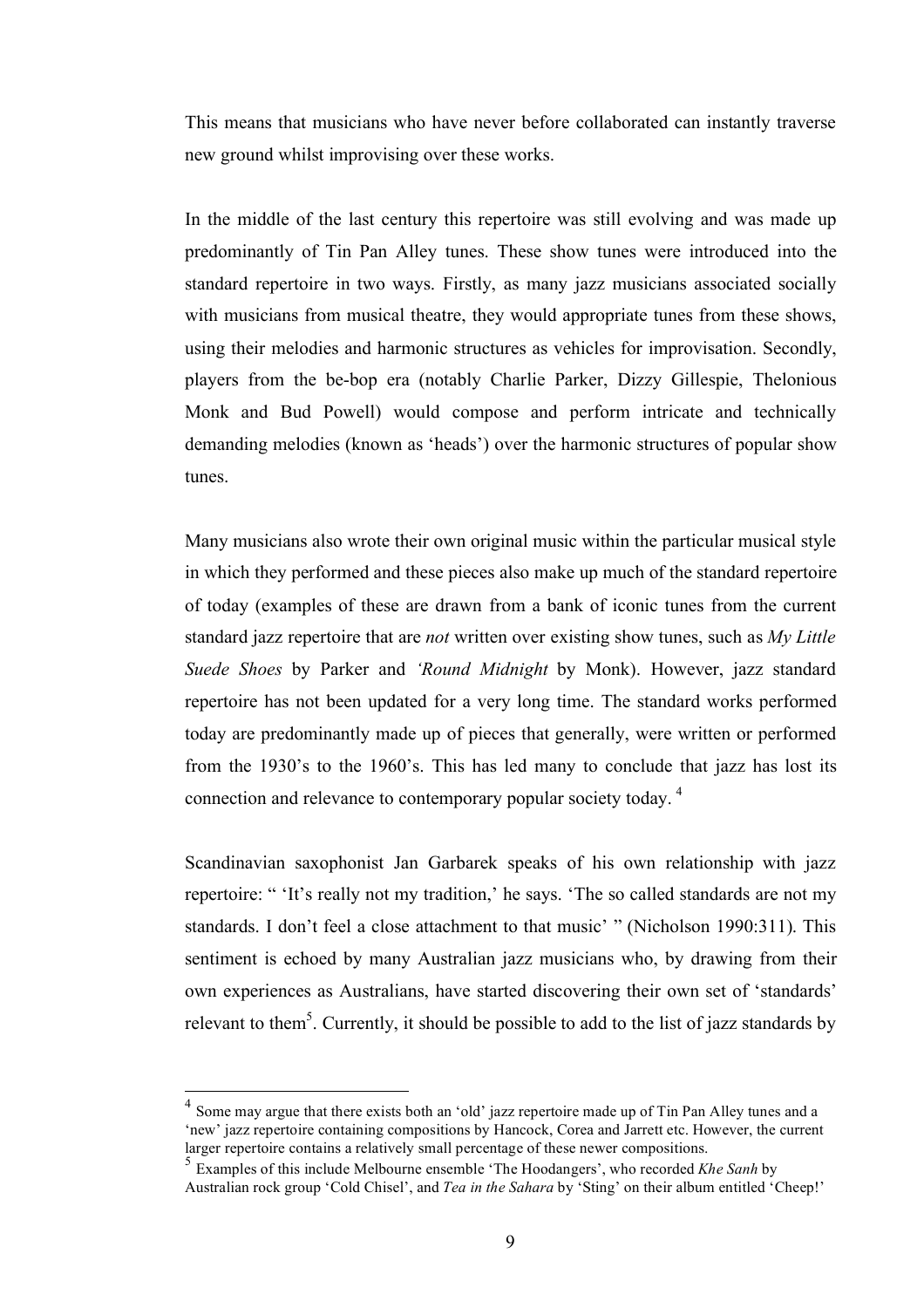recording and releasing new standards which may go on to become part of the standard repertoire. This concept is not a new one: "[Sidney] Bechet, for instance, claimed repeatedly that jazz should change as musicians respond to a changing world" (Ake 2002:39).

In 1996, pianist Herbie Hancock released the album *The New Standard*, featuring relatively contemporary repertoire, redressing compositions from artists such as Peter Gabriel, Kurt Cobain (Nirvana), Prince and The Beatles. This album was groundbreaking in the mid 90's, as very few groups were covering material drawn from popular music styles, sticking only to the existing standard jazz repertoire and original compositions. Hancock (whose name is considered synonymous with jazz) can be described as coming from the school of the 'evolving art form' (working with Miles Davis at the start of Hancock's career) and has taken on this approach throughout his journey as a bandleader and musician. As a result, Hancock has been at the forefront of many developments throughout jazz history, from the 60's Davis quintet albums to his own release *Headhunters*. Davis stated that: "to be and stay a great musician you've got to always be open to what's new, what's happening at the moment. You have to be able to absorb it if you're going to continue to grow and communicate your music" (Davis and Troupe 1989:263). Hancock's ability to stay connected with his culture has allowed him to grow and change as an artist and retain relevance in a changing cultural environment, while producing new music that is still, undeniably, jazz.

By employing current local concepts and language, music can become part of a larger community that the general populus understands (or can easily connect with). When saxophonist John Coltrane recorded his versions of *My Favourite Things*, this was considered groundbreaking, because not only was it so different from the original, but the piece being redressed existed as a part of the current language, so the general public had insight into what he was trying to achieve by reinterpreting it. It certainly would not have had the same impact if he had treated an unknown composition in the same way. Writer, Lee Brown, states that "with rare exceptions, improvised jazz is based on modest works – folk tunes, 'parlour' songs, marches, rags, blues songs and

International quartet, 'Snag', featuring Melbourne musicians Stephen Magnusson and Julien Wilson recorded the song *Isobel* by Icelandic pop singer 'Bjork' on their album, 'Hey, Guess What?'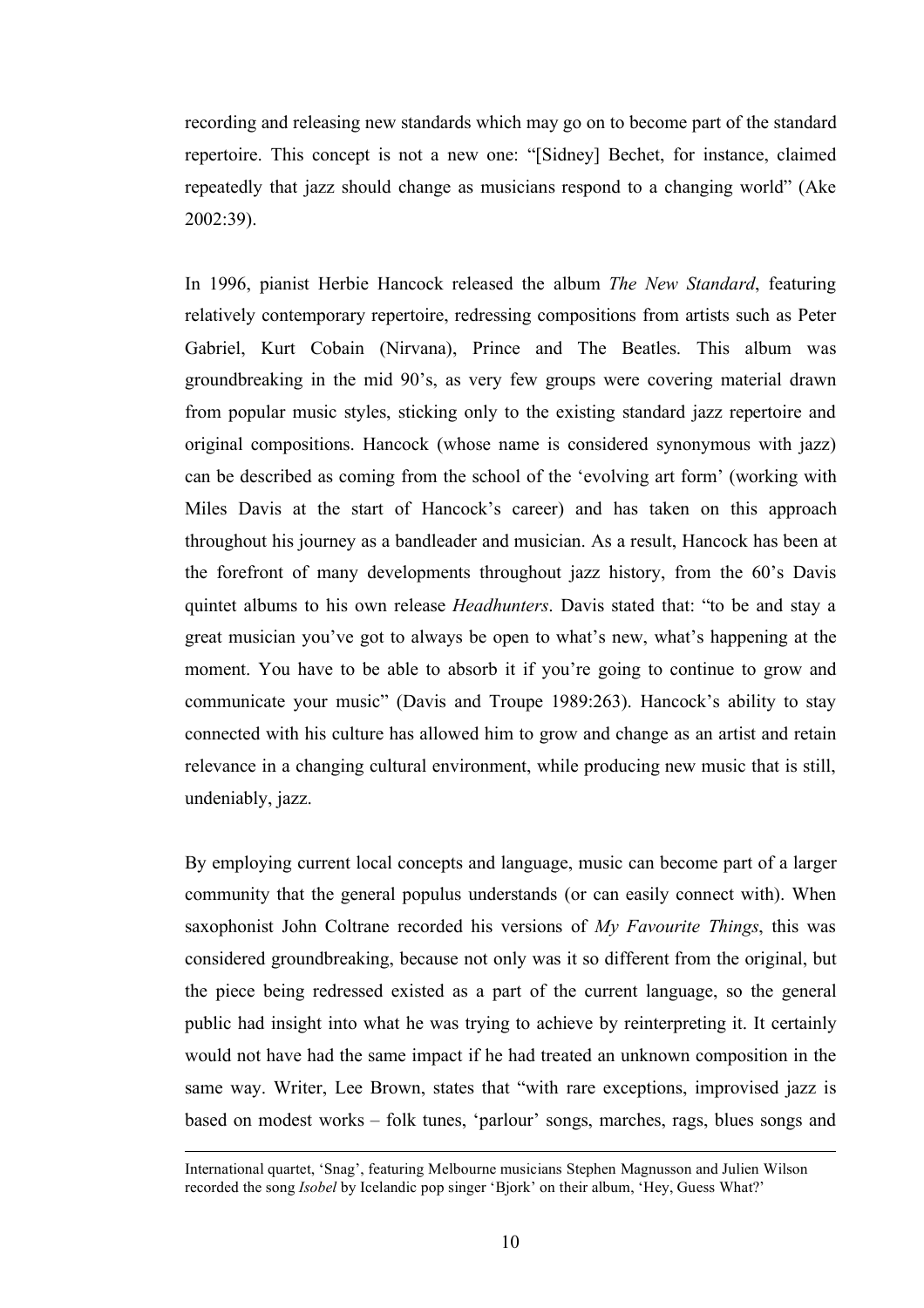Broadway show tunes" (1998:08). The musical works, or types of works listed above were popular music of the day. As jazz arguably becomes further alienated from the general populus and current culture, today's jazz musician may benefit from a return to the idea of absorbing current popular songs into their repertoire. Guitarist, Bill Frisell's album *Have a Little Faith* is a great example of this. In referring to this album, the repertoire of which ranges from 1862 to 1987, musician and writer, David Ake, states: "…the inclusion of [modern songs] suggests that jazz musicians might not merely recall great sounds from the first half of this century. They may also reflect sounds from 'our own time' as well, which is what jazz musicians had been doing since the music's earliest days" (2002:173).

Bill Frisell has shaped his career with an individual voice that has influenced many musicians around the world. His album *Have a Little Faith* is unusual because it does not feature newer pop songs by Bob Dylan and Madonna as part of a 'concept' album (similar to Hancock's *The New Standard*), but it blends this newer repertoire with music by Aaron Copland as well as more 'traditional' jazz standards by Victor Young and Sonny Rollins. In doing this, he is demonstrating that his approach to jazz is broader than the neo-classicist definition of the music and is also a non-exclusive approach. Whilst moving forward, Frisell demonstrates that it is also possible to embrace the music's history. He states:

Jazz is in a funny place… [today] when you say something is jazz, it's supposed to fit into some classic idea. But jazz is not just Miles Davis in 1956; it's a whole attitude about feeling and ideas and what's going on around you. Charlie Parker used all the information around him, every scrap of it, from Stravinsky to pop. Rollins did too $^6$ .

One of the essential elements of jazz is the ability to transform surrounding information and evolve it into something new through the immediacy of the art form. The information around us changes constantly, and differs according to who one is and where one is (in both space and time). This includes all of the events that define a person's character, as well as the environments or cultures that we find ourselves in. This is what informs us, so *that* becomes part of one's individual voice, which is

 <sup>6</sup> From *Jazz Cultures*: "Bill Frisell: Using all the information" – Los Angeles View (Safford Chamberlin) p. 164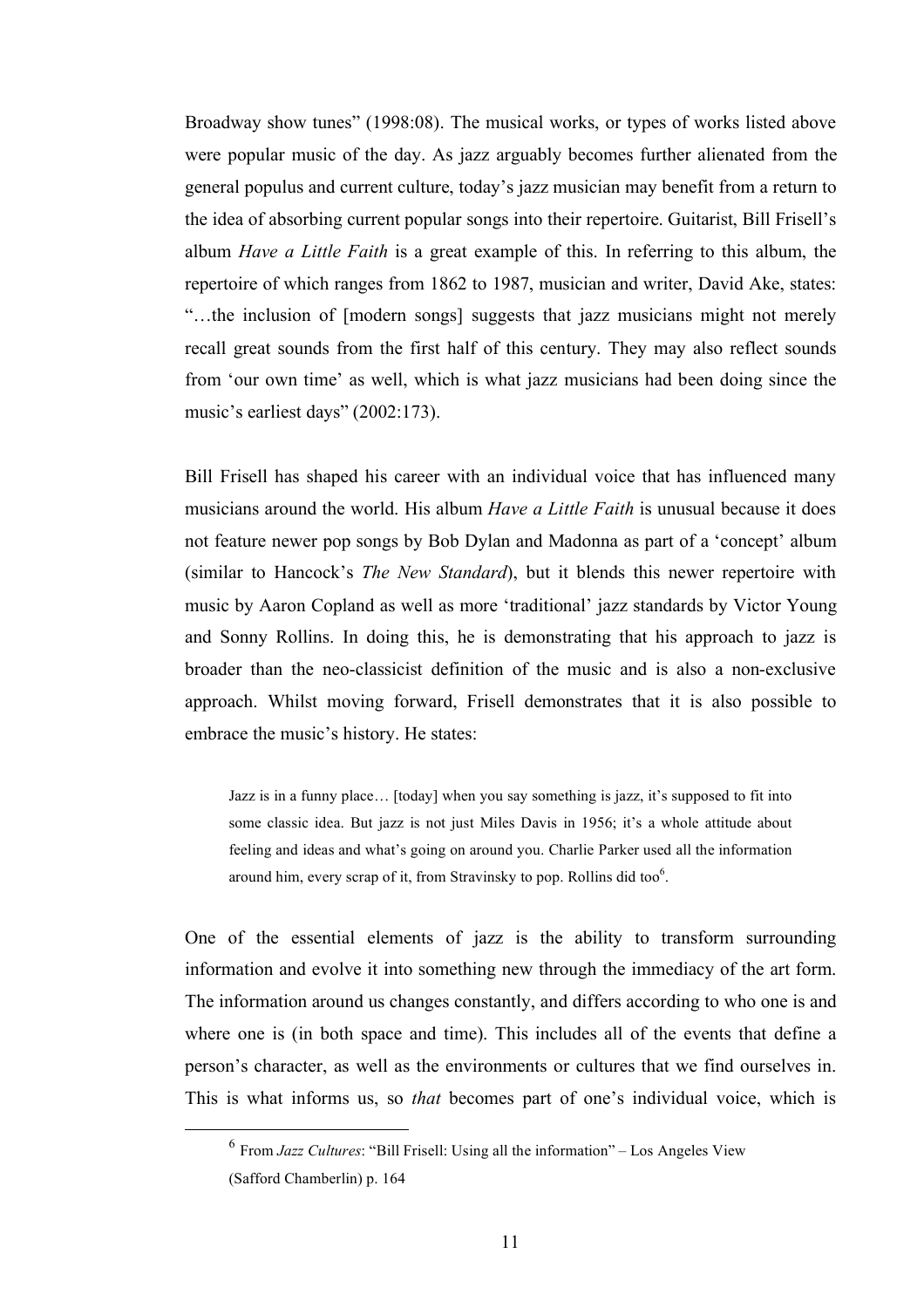considered vital in jazz. By also being connected with one's environment, the music will be influenced in a natural fashion, contributing to the art form's ongoing development. Ake supports this concept:

If jazz holds any hopes of remaining a significant ground of social and cultural renewal in this country or anywhere else, musicians, listeners, teachers, scholars and critics must remain open to the possibility of still newer jazz identities. Ultimately, jazz traditioning begins anew every time someone picks up an instrument, puts on a record, or walks into a club. It was that way with Jelly Roll Morton and Sidney Bechet; it remains that way nearly a century later. Despite the laments regarding miniscule record sales and the ever present factional squabbling, if we allow ourselves to trust in our own musical creativity, there is no reason to fear that the  $21<sup>st</sup>$  century won't bring equally vital – though undoubtedly different – jazz sounds, identities and cultures (2002:175).

From after the second World War through to the 1960's, when jazz was at the height of its popularity, American jazz musicians were using the current popular culture as source material: They were 'covering' popular tunes of the day, as well as using these songs as inspiration and writing their own material extending from that repertoire. At the time, a considerable amount of jazz was dance music, but more importantly, the music being performed was created within the cultural context at the time. The creation of something new – something that has never been done before – with current contextual relevance, gives both the music and its audience a deeper connection and this is an element that, arguably, has been missing from jazz in recent times.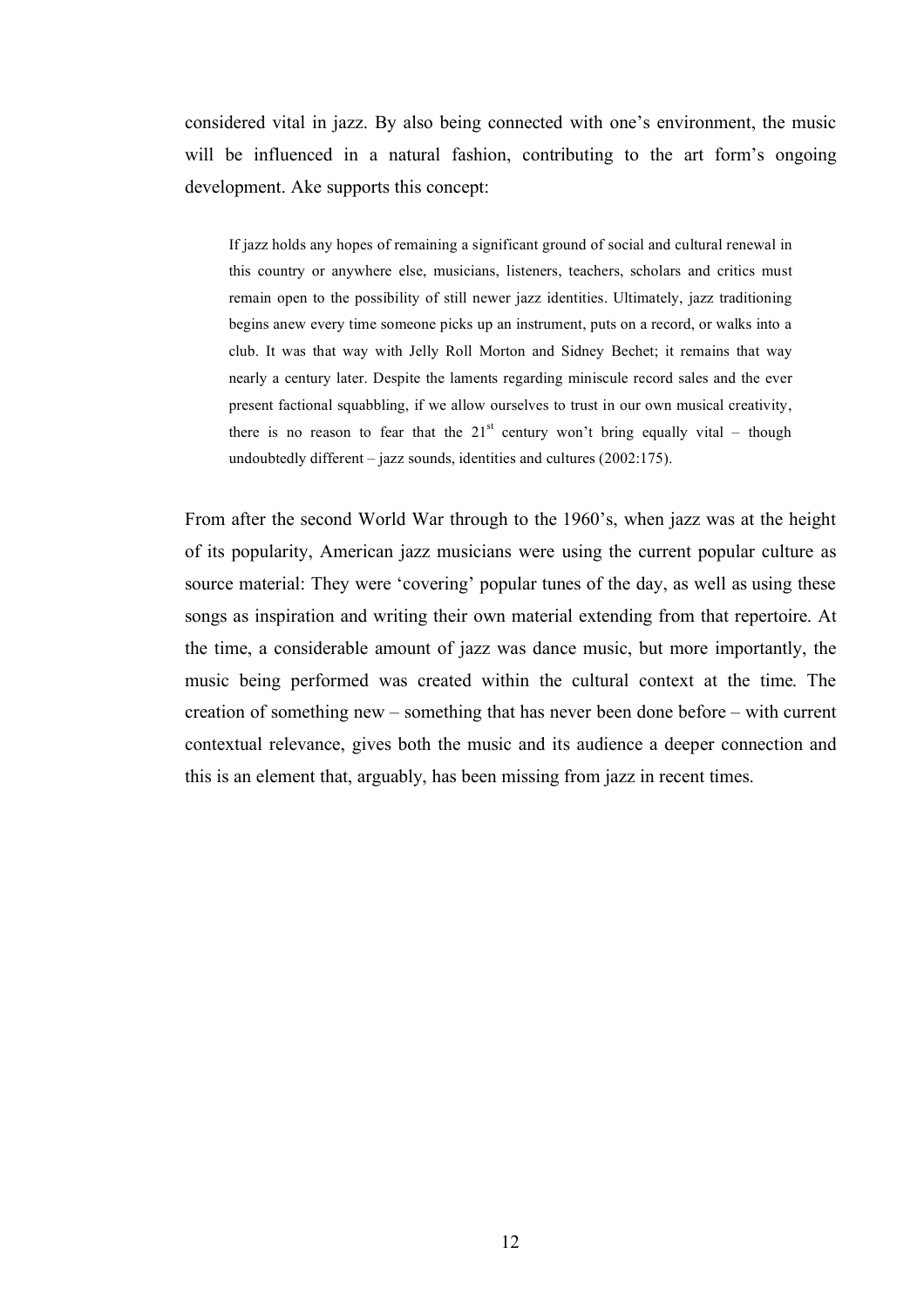## CHAPTER 3 DEFINING JAZZ

The term, jazz, needs clarification for the purposes of this dissertation. As jazz itself has changed so much since its title was born, the variety of styles that fall under the broad title of jazz make it difficult to define today in simple terms. The term jazz can conjure images of many styles of music: ragtime, New Orleans, swing, big band, bebop, post-bop, hard bop, free jazz, cool jazz, fusion jazz, Latin jazz - the list goes on and on. This dissertation will explore the more authoritative definitions of jazz and highlight differences and changes that have occurred as a result of innovation within the genre due to the practice of jazz artists. I will begin with prolific author on jazz, Joachim Berendt who offers this definition:

Jazz is a form of art music which originated in the United States through the confrontation of blacks with European music. The instrumentation, melody, and harmony of jazz are in the main derived from Western musical tradition. Rhythm, phrasing and production of sound, and the elements of blues harmony are derived from African music and from the musical conception of the Afro-Americans. Jazz differs from European music in three basic elements, which all serve to increase intensity:

- 1. A special relationship to time, defined as 'swing'.
- 2. A spontaneity and vitality of musical production in which improvisation plays a role.
- 3. A sonority and manner of phrasing which mirror the individuality of the performing jazz musician.

These three basic characteristics, whose essentials have been  $-$  and will continue to be  $$ passed on orally from one generation to the next, create a novel climate of tension. In this climate, the emphasis is no longer on great arcs of tension, as in European music, but on a wealth of tension-creating elements, which continually rise and fall. The various styles and stages of development through which jazz has passed since its origin around the turn of the century are largely characterized by the fact that the three basic elements of jazz temporarily achieve varying degrees of importance, and that the relationship between them is constantly changing (1976:449-450).

Berendt's definition differs from that of writer and scholar, Steven Elworth, who states: "The concept of the jazz tradition has been formulated through moments of crisis. Far from being an unchanging and an easily understood historical field, the jazz tradition is a constantly transforming construction" (1995:58). Where Berendt states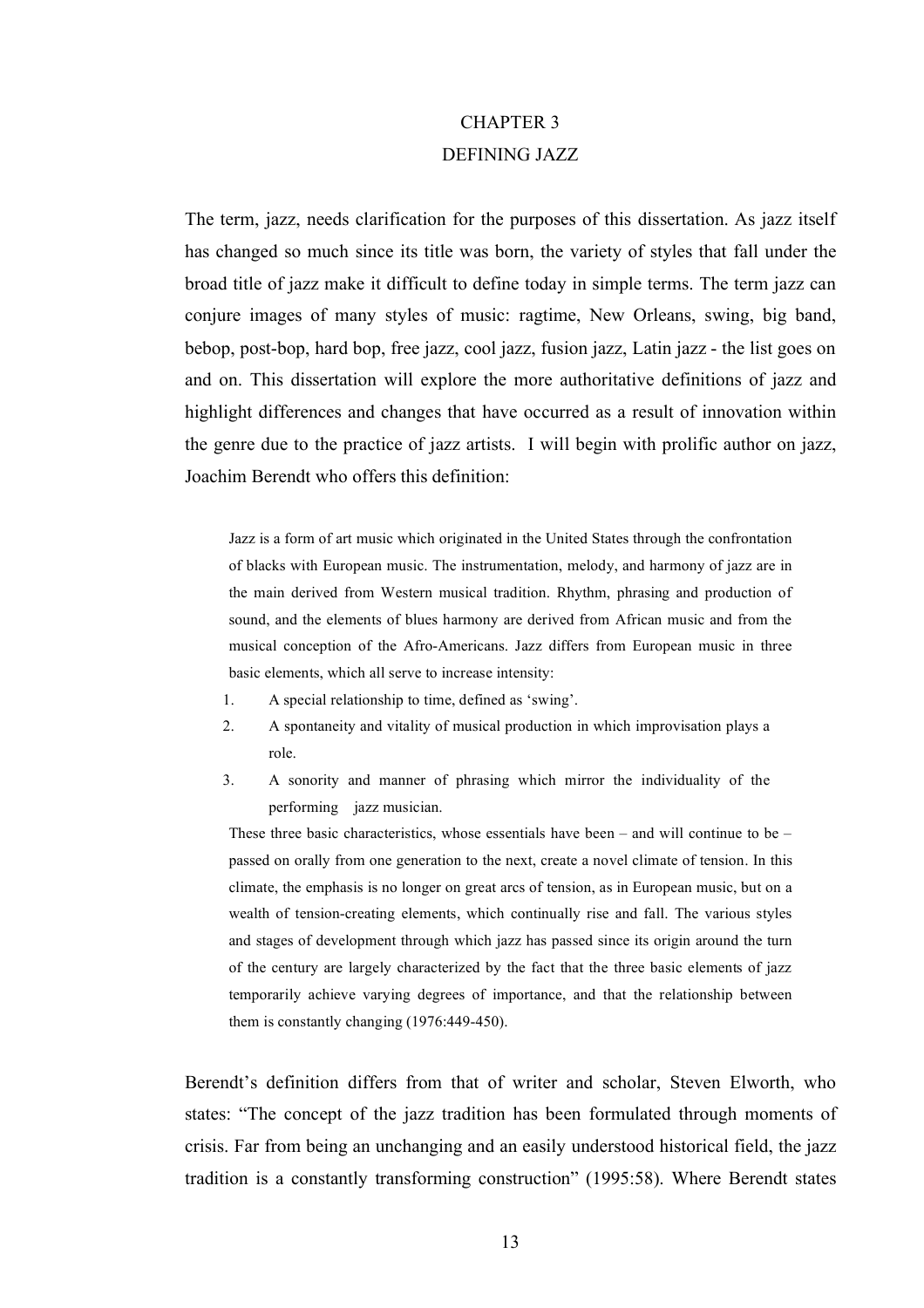that the elements of jazz remain constant (changing only in their balance or importance), Elworth states that jazz *itself* is "constantly transforming" (1995:58).

If Berendt's concept of jazz is true, it is reasonable to suggest that there would be minimal differentiation between jazz created in different parts of the world, such as Europe, America and Australia. These different permutations are evidenced through the work of musicians such as Norwegian saxophonist Jan Garbarek, Indian/American guitarist Rez Abbasi and Australian drummer Allan Browne. While each of these artists are recognised as leading jazz practitioners, each has tied their own ancestry and upbringing with their experience with jazz to create a different and new dynamic within the jazz art form. Even a cursory examination of their recorded work reveals almost irreconcilable variations between how they each conceive jazz. It is fair, then, to suggest that Berendt's concept of jazz (consisting of three basic elements) is no longer the case and today, it would seem that Elworth is more accurate in his current assessment of jazz.

According to Berendt, the first basic element of jazz is swing (referring to a 'swinging' or uneven quaver feel). American jazz scholar, Scott DeVeaux asserts that, "defining jazz is a notoriously difficult proposition, but the task is easier if one bypasses the usual inventory of musical qualities, like improvisation or swing (since the more specific or comprehensive such a list attempts to be, the more likely it is that exceptions will overwhelm the rule)" (1991:527). Berendt's first constriction has been nullified by exceptions in the manner described by DeVeaux. As our current cultural environment (worldwide) has come to encompass a large range of music created since 1976 (the year of Berendt's definition), the element of swing is not as present as it once was in jazz, yet this 'swing-less' music created today within the art form is still very much considered to be jazz. While the presence of swing can no longer be used as an indicator of jazz, it must be acknowledged that as 'swing' was such a monumentally significant element of jazz history, it will (most likely) always have *some* presence in jazz music as a whole.

Berendt's second element correctly identifies improvisation as a crucial component of jazz. Indeed, it would appear that improvisation is the only constant throughout the history of jazz. However, it must be noted that the presence of improvisation does not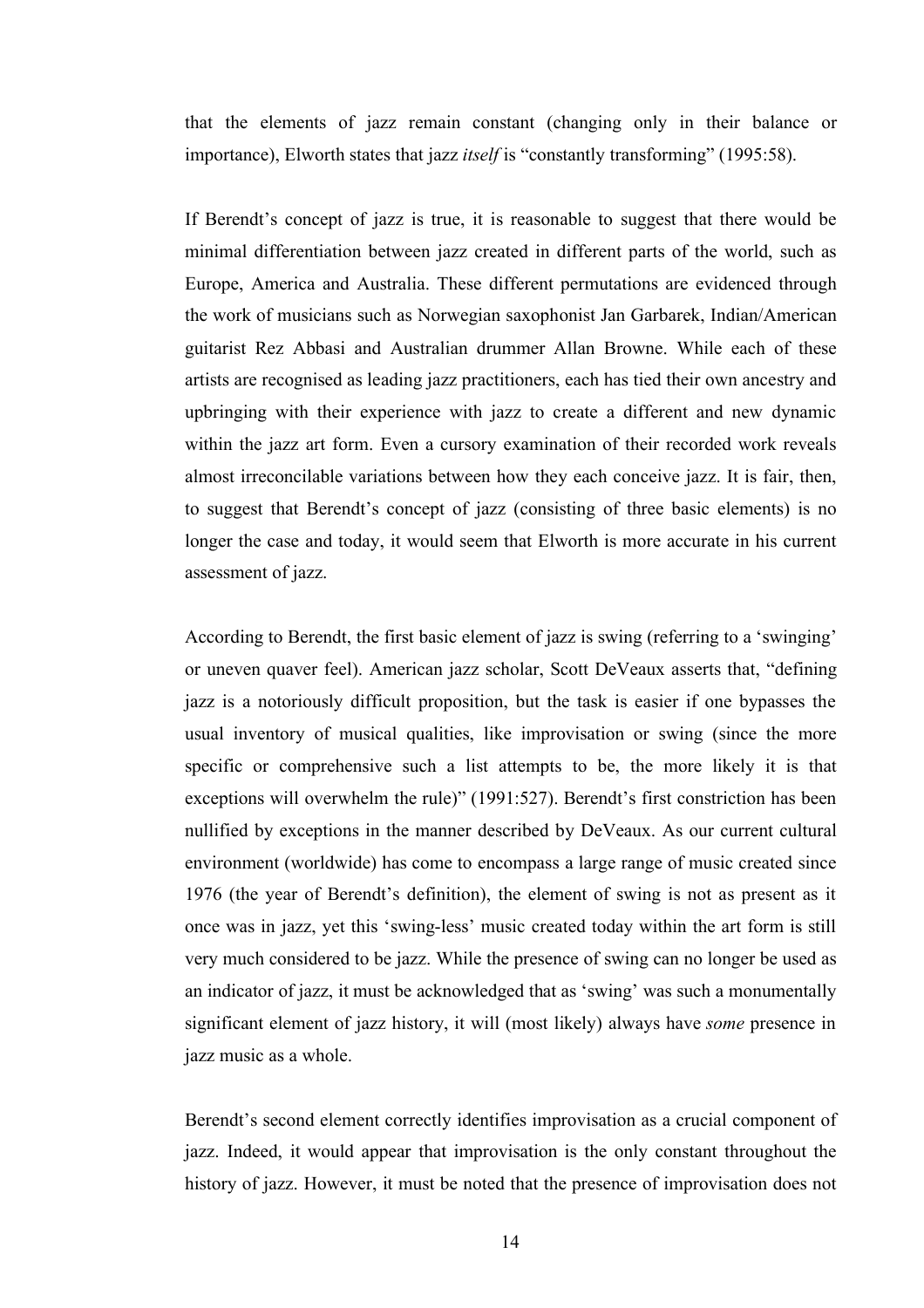necessarily identify music as jazz: consider the practice of figured bass in the  $17<sup>th</sup>$ Century or the ragas in classical Indian music, which also contain improvisation but clearly do not fall into the jazz category.

According to academic and jazz writer, John F. Szwed, "[i]mprovisation – the art of composing in the moment, in the act of performance, without a written score – has always been seen as what sets jazz apart from other musics" (Friedwald et al. 2002:65). As Berendt states so eloquently: "improvisation plays a role" in the production of the music. However, there are many 'jazz' pieces that do not contain improvised solos as such, where the music itself is performed with the spirit of improvisation, such as Duke Ellington's 'Black, Brown and Beige' jazz operetta, 'Creole Rhapsody' and 'Harlem'.

Berendt's third element ("A sonority and manner of phrasing which mirror the individuality of the performing jazz musician" (1976:449)) recognises the propensity for jazz to celebrate the expressive idiosyncrasies of the individual. While this is indisputable, it must also be acknowledged that clear statements of individual expression are not exclusively the domain of jazz musicians. (Examples of this within the jazz genre include saxophonists Charlie Parker and John Coltrane, and outside of the jazz genre, Icelandic pop singer Bjork and electronic artist Aphex Twin. All of these artists are instantly recognisable due to the unique approach they each apply to the music they perform.) This part of Berendt's definition will never become dated – this universal concept is one that is present in all styles of music.

After examining and rejecting some elements within Berendt's definition of jazz, one part worth retaining is contained within the first paragraph. This is the essence of Berendt's definition and deserves further examination:

Jazz is a form of art music which originated in the United States through the confrontation of blacks with European music. The instrumentation, melody, and harmony of jazz are in the main derived from Western musical tradition. Rhythm, phrasing and production of sound, and the elements of blues harmony are derived from African music and from the musical conception of the Afro-Americans (1976:449).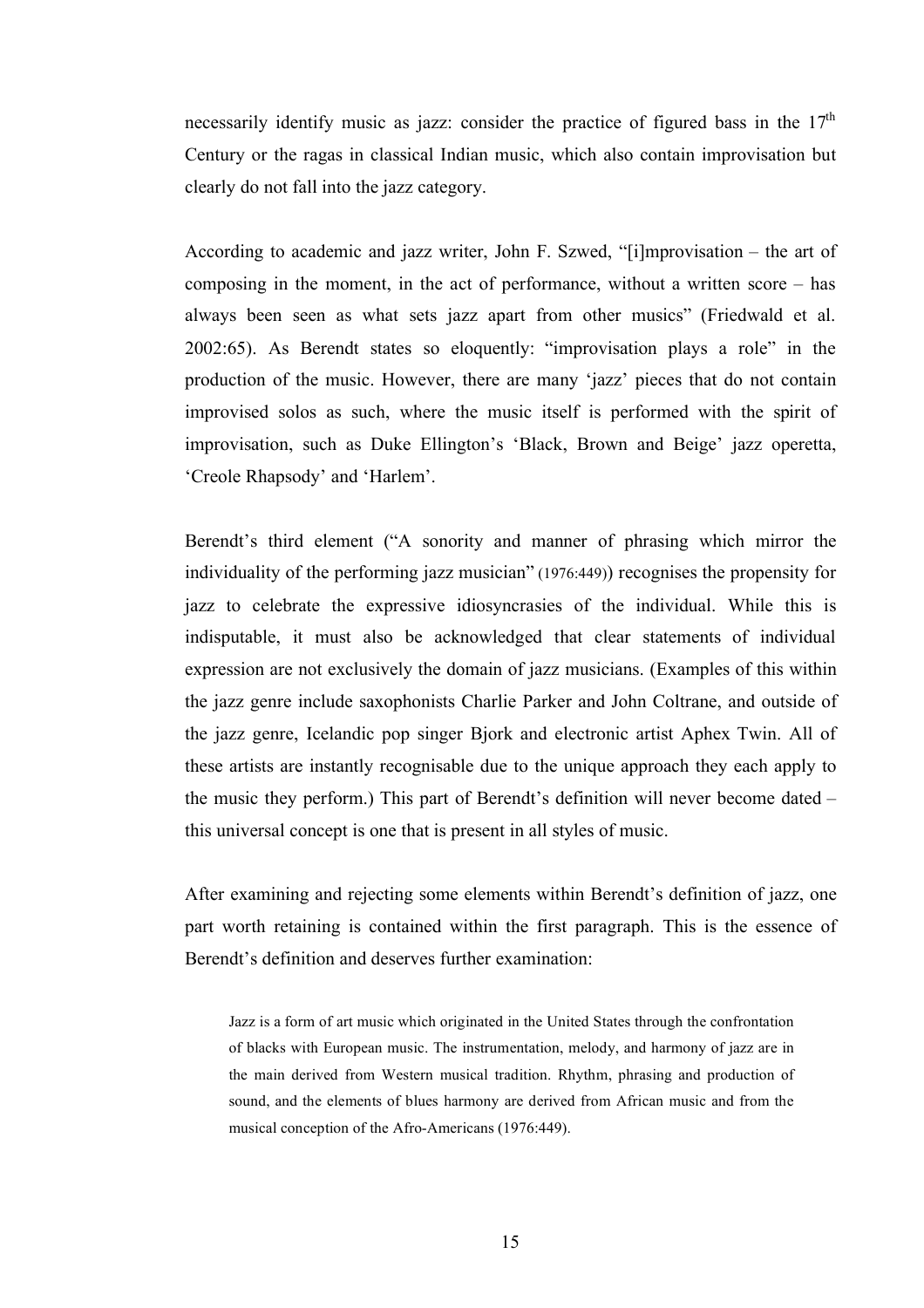In attempting to define what jazz is (and tacitly suggest what it is not), Berendt identifies that jazz began as a fusion of two main influences: one culture influencing another culture, spawning a new style of music that would not have otherwise existed. This concept is supported by jazz writer, Will Friedwald, who states that, "the basic notion that jazz itself, even in its purest form (whatever that may be) is a fusion; jazz was already a mixture of a million other musics even by the time it had left New Orleans" (2002:62).

In a commentary on, musicologist, Andre Hodeir's book, Brown surmises that, "the sources of jazz music, whether European or African, are, in jazz, transfigured by their interaction with each other" (1998:01). Hodeir himself affirms that, "artists who belong to neighbouring civilizations borrow from one another and transform their own language, more or less profoundly" (1975:40). Hodeir's concept of transfiguration supports Berendt's definition of jazz to the extent that jazz has evolved as the result of an interaction between two (or more) cultures. However, it is reasonable to argue Hodeir's definition even further by suggesting that interaction of players who have different ethnicities, cultural experience and so forth, transfigure the jazz tradition in ways that keep the music culturally relevant and innovative. This idea also aligns with Elworth's concept of the transforming construction.

In his article *Jazz Inc.*, writer Andrew Gilbert also supports the concept of the transforming construction and affectation of the music by different styles: "The music's essence is a wilful sense of liberation, a refusal to recognize boundaries between high and low art, and the ability to absorb and transform influences while maintaining the core values of improvisation and experimentation" (1998).

Norwegian saxophonist Håkon Kornstad also supports Hodeir and Gilbert: "For us, jazz is an ever renewing music," says Kornstad, "It has to be. It has to absorb influences from other music styles, like it has always done because it is a mixture of music, a 'bastard music' " (Nicholson 2005:151).

While Berendt astutely observed that jazz was born of diverse cultural influences, he fell short of identifying that jazz must *continue* to be open to absorbing foreign influence if it is to remain true to its heritage of reinvention and innovation.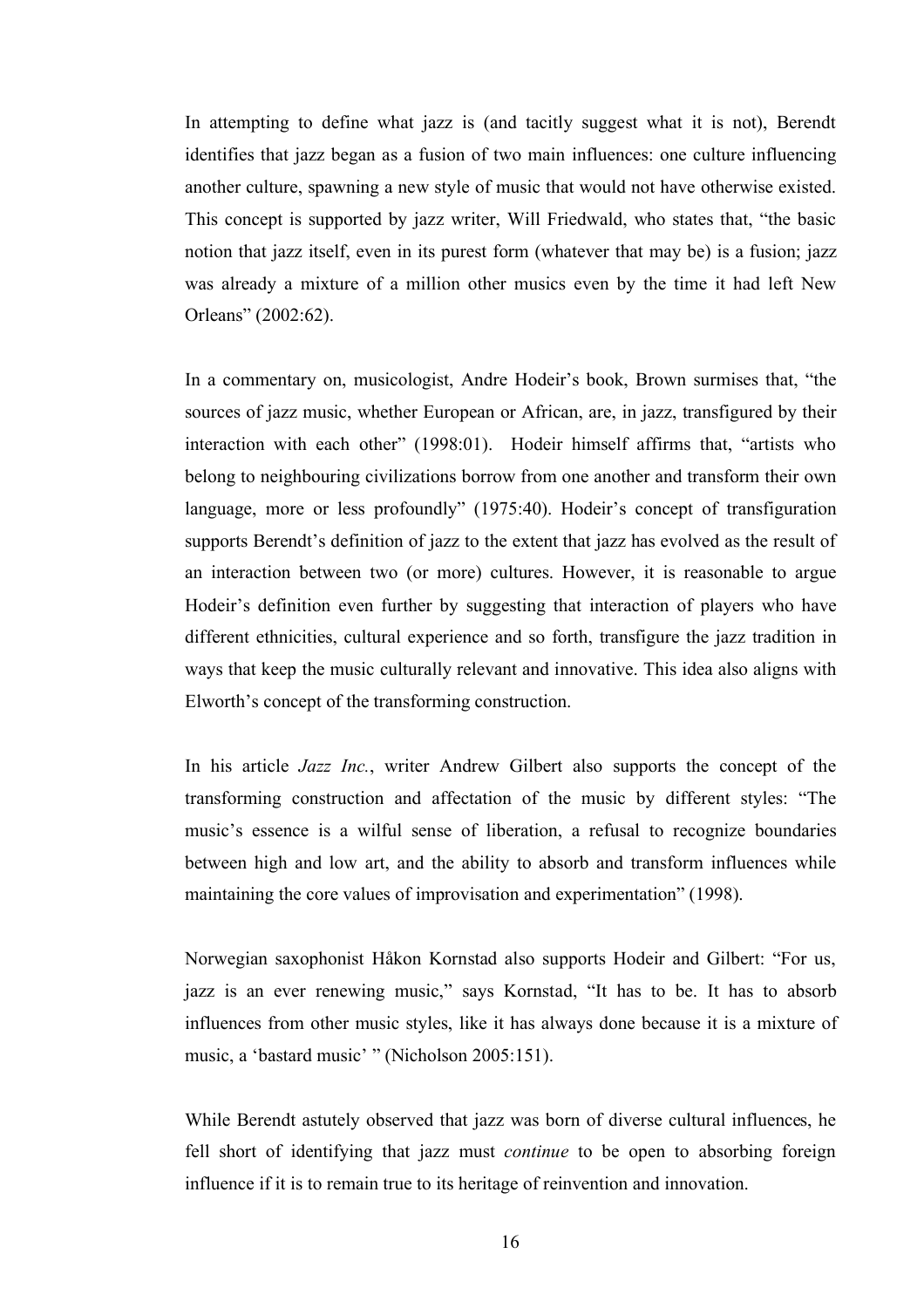So far in this paper, the commentaries on jazz have been predominantly provided by musicians and music scholars. However, people from many persuasions have offered their opinions on jazz, which are significant insofar as they provide a cultural perspective on the music. For example, in the 1920's this description of jazz appeared in Ladies' Home Journal:

Jazz originally was the accompaniment of the voodoo dancer, stimulating the half-crazed barbarian to the vilest deeds. The weird chant accompanied by the syncopated rhythm of the voodoo invokers, has also been employed by other barbaric people to stimulate brutality and sensuality. That it has a demoralizing effect upon the human brain has been demonstrated by many scientists (Ake 2002:117).

Over time, language evolves and changes – some words acquire different meanings and applications. The above paragraph demonstrates this, as, clearly, this description of jazz from the 1920's is very different to how we see it now, as is Berendt's (which was published in 1976).

While all of the elements examined here are valid, the act of defining jazz can place limits upon the art form. The nature of producing a fixed definition of jazz is problematic: if evolution is considered a vital part of the art form, the process becomes contradictory because a definition implies that boundaries or conditions are present. How can jazz evolve into something new – an unknowable future – if rules or boundaries are placed upon it? This paradox is acknowledged throughout jazz history, with many musicians disavowing the term 'jazz' altogether, finding it limiting and degrading. For example, when Charles Mingus released "probably his greatest record, *The Black Saint and the Sinner Lady*, he demanded it be labelled 'ethnic folk dance music' " (Ake 2002:26) rather than jazz. Similarly, Ornette Coleman felt that he "was constantly being limited by the term 'jazz' " (Rowland and Scherman 1994:33). Jazz writer, Stuart Nicholson, also supports this concept by stating that, "[j]azz eludes 'definition' in much the same way as there is no 'definition' of a beautiful melody. Attempting to define it is probably impossible…"(2005:70).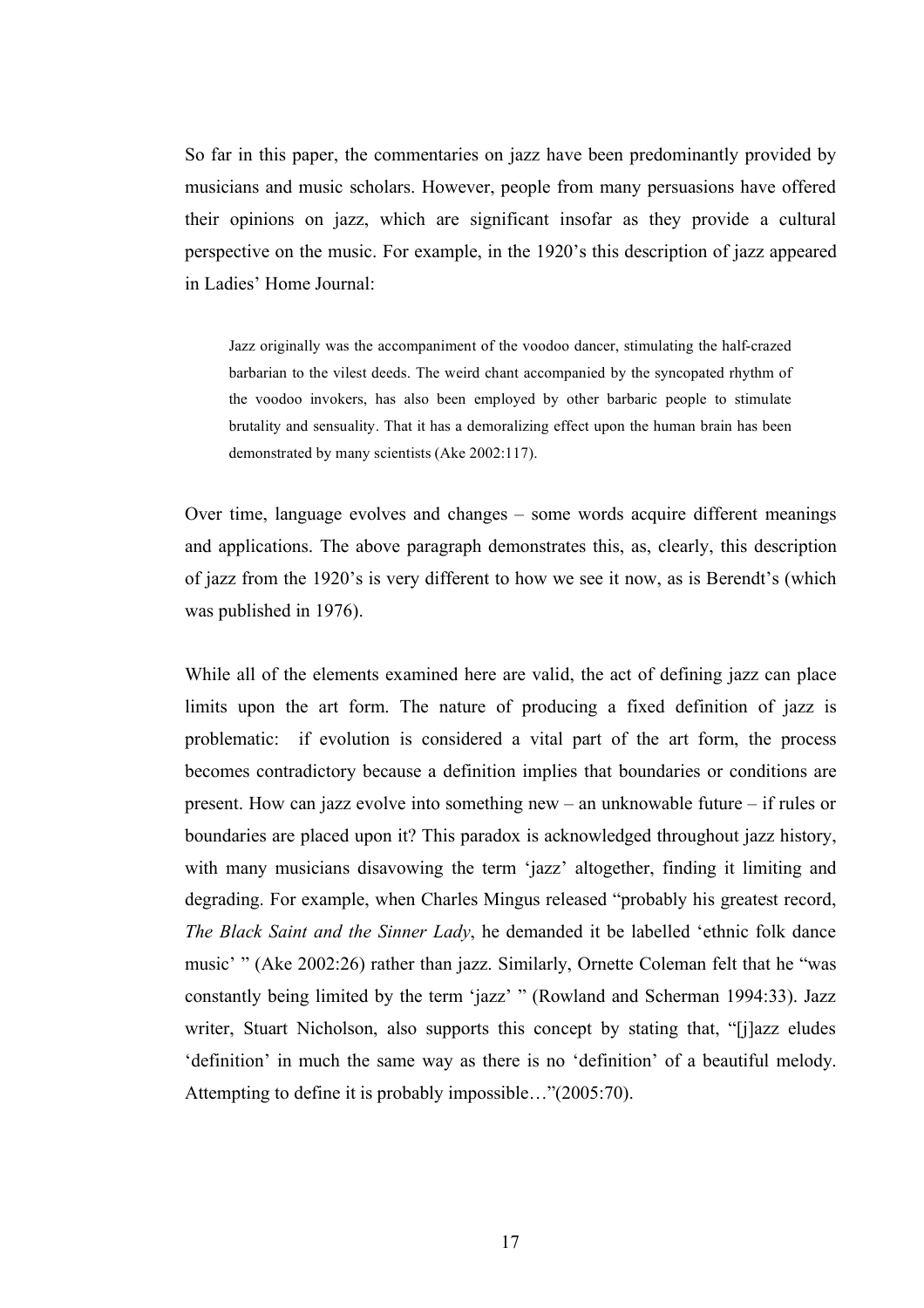Clearly, we face a paradox when endeavouring to define what jazz is. To suggest that it in any way must conform to historic practices is to ignore that jazz was itself born of the amalgamation of myriad cultural and musical influences. If this idea is to be identified as being crucial to the definition of jazz, then surely one must also acknowledge that it can continue to merge with diverse influences, becoming perpetually reinvented according to the current cultural elements which shape it.

To follow Hodeir's advice: "Like the historian, the analyst must be careful not to let himself become imprisoned by his definitions. As circumstances change, even the labels that seemed to be most accurate become misleading" (Hodeir 1975:267). Better, perhaps, to encourage diversity within the music, rather than limiting ideas of what jazz is.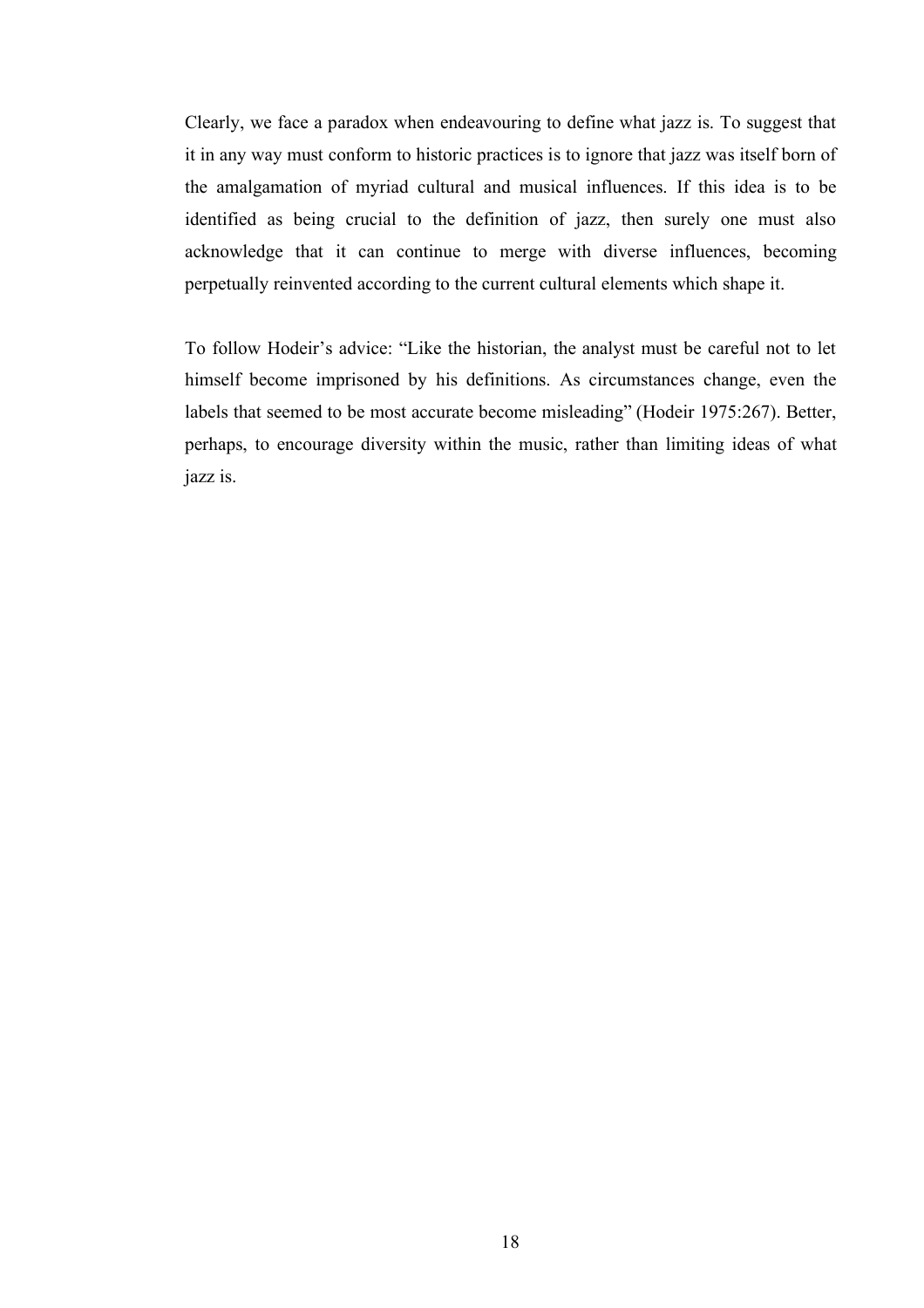# CHAPTER 4 EVOLUTION VERSUS TRADITION

This chapter examines the debate of evolution versus tradition in jazz and how it affects the larger jazz community, practitioners within the art form and, ultimately, the music created as a result.

To date, the history of jazz can be recognised as a pattern of evolution: innovations and developments initially rejected by many musicians and audiences alike inevitably changed the music and over time, *became* the mainstream. Today, as jazz music is being affected by and incorporated into popular styles of music, there is a backlash from some musicians (revivalists or neo-classicists) trying to deny this evolutionary development. The cry of 'It's not jazz!' which has been heard at every growth spurt throughout the history of jazz, is audible again today in all forums of jazz practice.

An example of this protest and change was seen during the rise of bebop in the 1940s. At the time, this new development was a shock to many conservatives. DeVeaux observed that: "Bebop's success in winning the loyalty of a younger generation of musicians and the admiration of a core of jazz enthusiasts was an especially bitter pill for many conservatives" (1991:533). This resistance to change is being expressed once again today, with some performers, jazz writers and critics looking down on the fusion of jazz with popular musical styles and culture. Musicians who bring together popular music with their jazz knowledge are often labelled 'sell-outs' when it can be argued that these are the very people who are saving the art form from extinction and helping integrate the language of jazz with contemporary culture, as has always happened throughout the history of the music.

The conservative viewpoint is clearly present in the commentary of trumpet player, composer and educator, Wynton Marsalis: while few would deny his instrumental mastery, it is generally agreed that Marsalis functions as a self-appointed guardian of the jazz heritage. In his article for the New York Times entitled *What Jazz Is – and Isn't*, Marsalis states: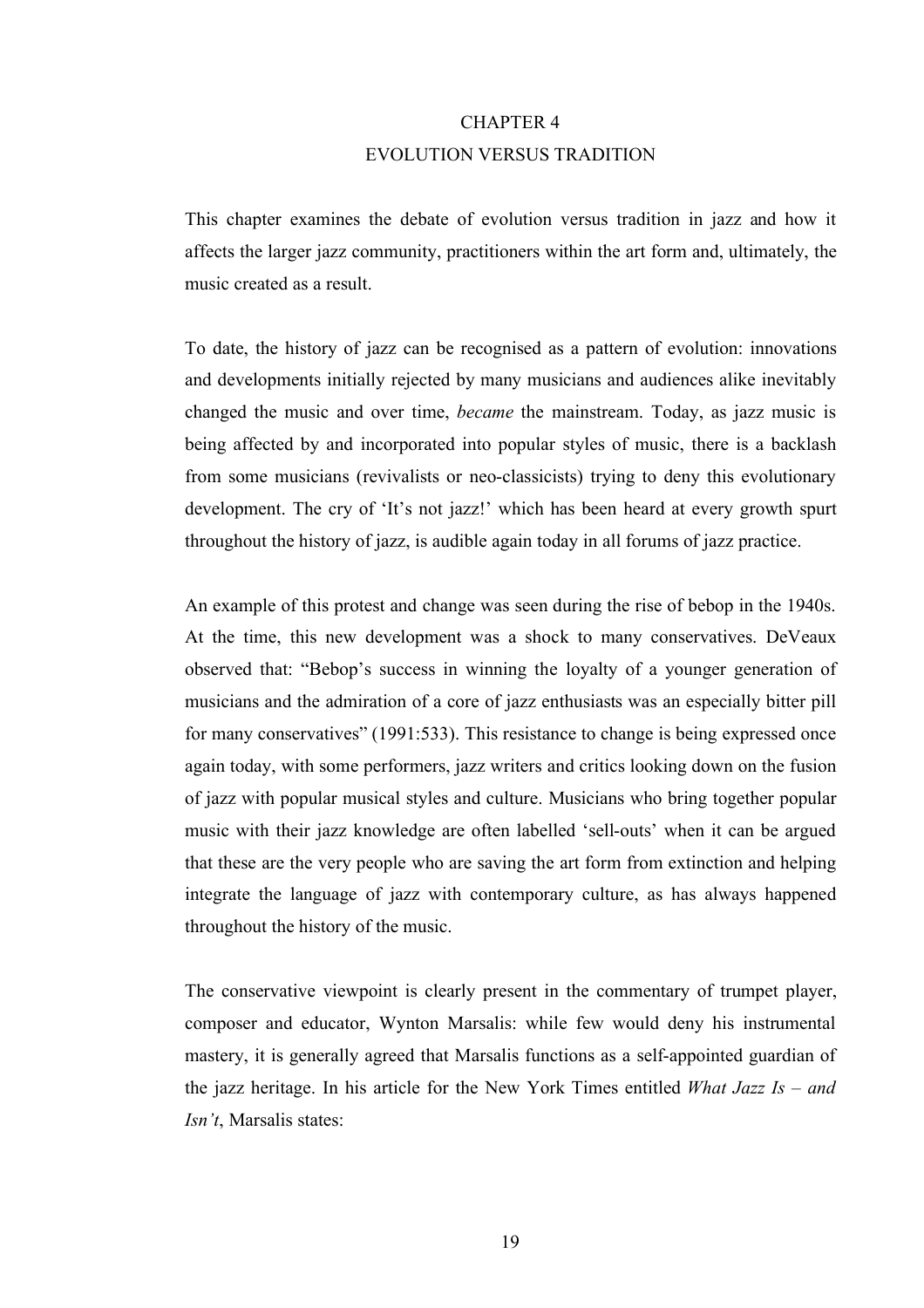I recently completed a tour of jazz festivals in Europe in which only two out of 10 bands were jazz bands. The promoters of these festivals admit most of the music isn't jazz, but refuse to rename these events 'music festivals', seeking the [a]esthetic elevation that jazz offers. This is [a]esthetic name-dropping, attempting to piggyback on the achievements of others, and duping the public (1988).

We can observe from this quote that Marsalis has a very fixed notion of what jazz is, and that he clearly resents the misappropriation of the term 'jazz'. In the same article, Marsalis goes on to suggest that there is some kind of linear pedigree underpinning the history of jazz, and that anything 'crossbred' is inferior: "In other fields, purism is considered a form of heroism – the good guy who won't sell out – but in jazz that purism is incorrectly perceived as stagnation and the inability to change. Therefore, those who are most lauded by the record companies and writers and promoters are those who most exploit the public" (1988).

Marsalis has been termed a neo-classicist<sup>7</sup>. It is useful then, for the purposes of this discussion, to examine the attributes and attitudes associated with neo-classicism. As demonstrated by the above quote, purism in jazz is a hallmark of the neo-classicist stance. This trait is driven by both pride and conservation of African-American heritage, hence the rejection of influences from other sources. Music that does take on these other influences is seen as selling out by compromising these values. Marsalis insinuates that the converse of being a purist is being a sell-out ("the good guy who won't sell out"). For example, trumpeter Miles Davis, irrefutably one of the most wellknown and well-respected jazz musicians, redefined the idea of jazz numerous times throughout his career and often took influence from contemporary culture. Under Marsalis' purist model of jazz, Davis would be disgraced and labelled a sell-out. Indeed, in an article in *The Independent*, Marsalis describes Davis as "a genius who decided to go into rock" (Byrnes 2003). Critic and author, Stanley Crouch, also supports this conservatism (or neo-classicism) shared by Marsalis. Crouch asserts: "Davis made much fine music for the first half of his professional life, and represented

 $<sup>7</sup>$  In numerous articles and texts: "The term comes from the description of some critics of 1950s hard</sup> bop as being a 'classic' jazz style. These young imitators of that style in the 1980s and 1990s are therefore neoclassicists." In, Eric Nisenson, *Blue: The Murder of Jazz.* Da Capo Press, 2000, p. 14. "He's a neo-classicist, they say: safe, backward-looking, a curator of the styles of the past."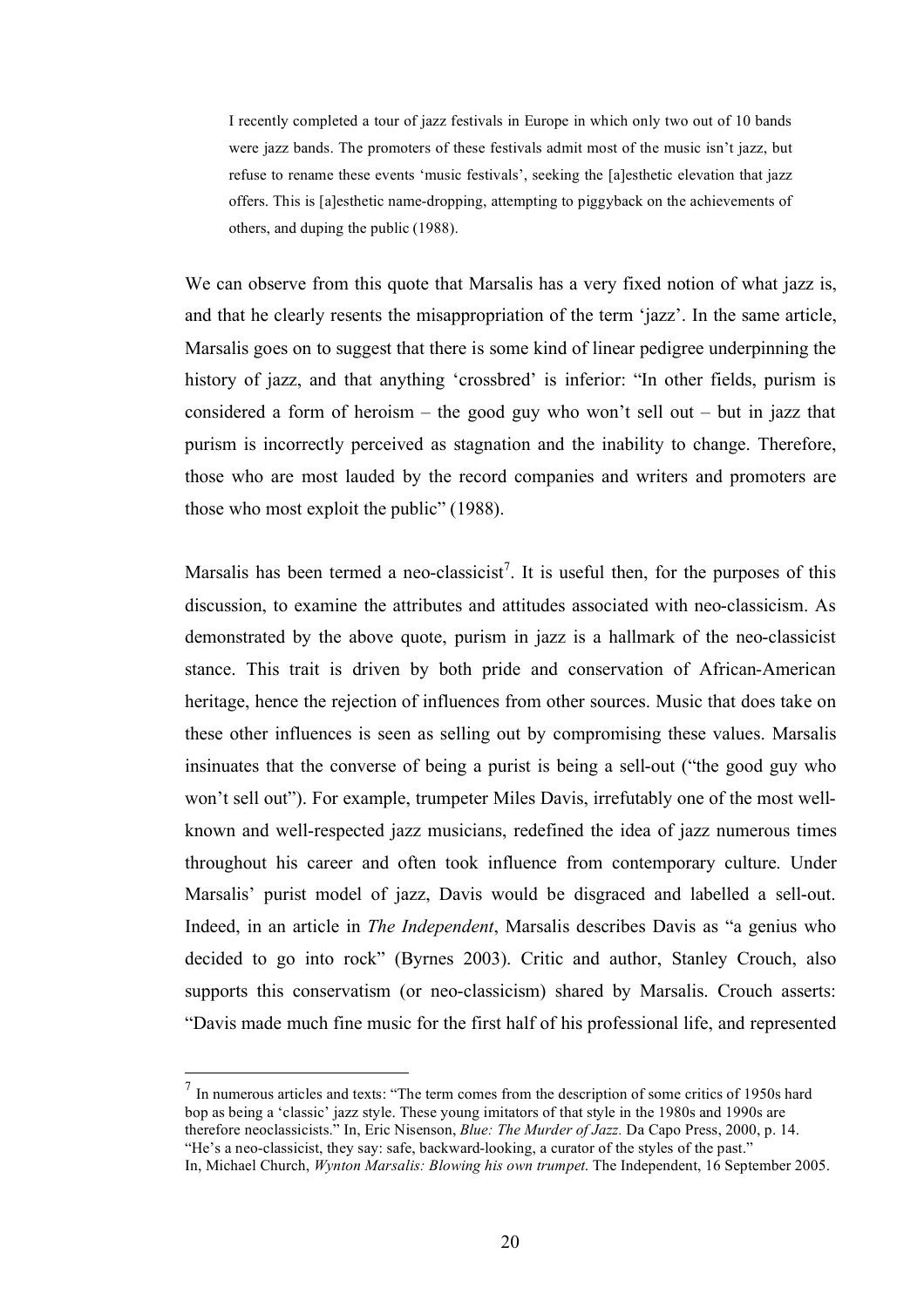for many the uncompromising Afro-American [sic] artist contemptuous of Uncle Tom, but he has fallen from grace – and been celebrated for it. As usual, the fall from grace has been a form of success" (1995:166).

Arguably, Davis was contributing to the evolution of jazz right up until his death in the late 1980s. It could be considered unusual that some denounce the latter work of Davis, when this music was a continuing part of his legacy. This malleable, forwardthinking approach was one that Davis applied throughout his *entire* career, and it allowed him to create music that was constantly culturally relevant and thus, forward moving. Davis did receive criticism throughout his life for his changing contribution to jazz, and in response to negative views he received (similar to those of Crouch and Marsalis), he stated: "Popularity didn't make my music any less worthy, or great" (Davis and Troupe 1989:196). Davis didn't see any separation between popularity of his work and the artistic value of his work:

As a musician and as an artist, I have always wanted to reach as many people as I could through my music. And I have never been ashamed of that. Because I never thought that the music called "jazz" was ever meant to reach just a small group of people, or become a museum thing locked under glass like all other dead things that were once considered artistic. I always thought it should reach as many people as it could, like so called popular music, and why not? … I always thought that music had no boundaries, no limits to where it would grow and go, no restrictions on its creativity. Good music is good no matter what kind of music it is. (Davis and Troupe 1989:195).

Marsalis talks of purism, but looking to the history of jazz it can be reasonably stated that the art form would not have survived if musicians of the past had held this purist viewpoint. Hodeir asks: "Was there ever an *ideal moment* in its history when jazz was pure, untainted by any influence foreign to its African origin?" (1975:41). The themes of ownership and race lie at the core of Marsalis' staunch views and yet, even the most cursory examination of the history of jazz reveals that it was never the domain of exclusively one race. Jazz history shows us that it is a music that has always taken on many influences from many sources. "Strangely enough, there are some present-day 'observers' who accept everything jazz borrowed from the whites until around 1945 but who now refuse to allow jazz the right to keep on borrowing…" (Hodeir 1975:45).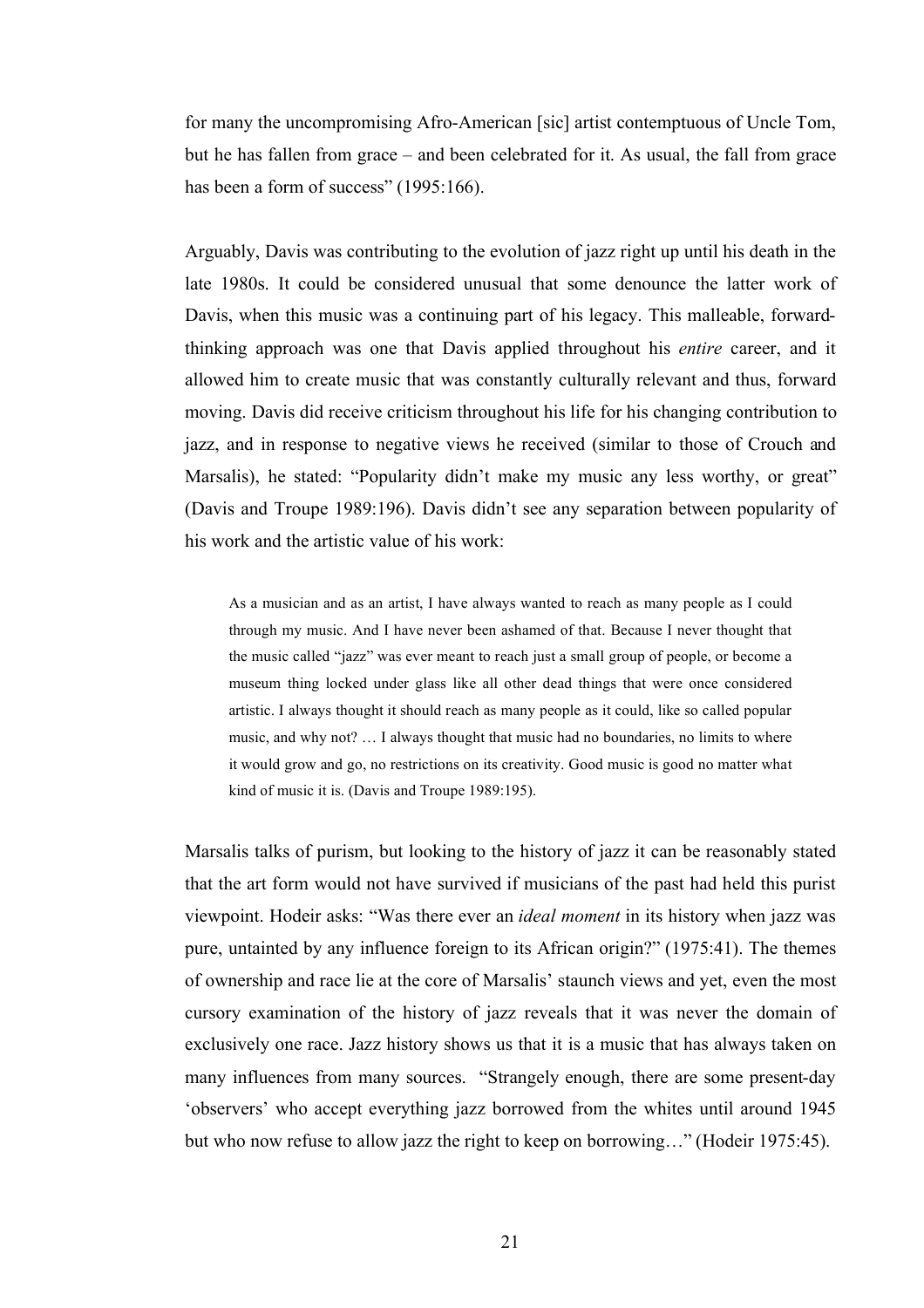Many musicians today have publicly responded to the neo-classicist views spread by Marsalis. Certainly, the term 'purism', much favoured by Marsalis, is permeated with connotations of mono-cultural doctrine. In response to this, American bassist Anthony Jackson states:

I maintain that this latest crop of 'redeemers' is more artistically bankrupt, morally hypocritical, and historically irrelevant than any that has come before. We are, in my opinion, witnessing no less than a modern cultural parallel to Germany in the 1930s, with a megalomaniacal 'arbiter of good taste' undertaking a redefinition and reclassification of a country's expressive potential, ostensibly to weed out contaminating influences. The underlying purpose is simply the muzzling and suppression of people whose expressive power, originality, and vitality are likely stronger than that of the leaders (Lees 1994:230).

Marsalis' use of the media in his career has been a powerful tool in this debate. However, some also question his approach and image, such as DeVeaux, who states, that "Wynton Marsalis may pride himself on his refusal to 'sell out', but the aura of artistic purity is an indisputable component of his commercial appeal" (1991:528).

A respect for the tradition of jazz is another strong characteristic of the neo-classicist movement. Neo-classicists believe that many jazz musicians today do not have enough of an understanding of the music created throughout the history of jazz. The main point being that, as a practitioner, one cannot create jazz without a thorough understanding of this history. This attitude is illustrated in an article by Crouch, where he states: "We even have to endure imbecilic statements like 'the tradition of jazz is innovation' " (2002:26).

Many others have also contended with the neo-classicist concept of tradition. American composer, Roscoe Mitchell, asserts: "We've seen the institutionalizing of so called 'jazz'. We've seen a general turning away of new ideas and sounds… [Young musicians] are getting these messages from the media that they should do such-andsuch to re-create the tradition. But the tradition will never be re-created as strongly as it was by the people who invented it" (Baker 1989:19).

'Tradition' is a word that has been bandied about a great deal in these 'Jazz Wars', carrying with it a tonne of baggage and responsibility. Composer Anthony Davis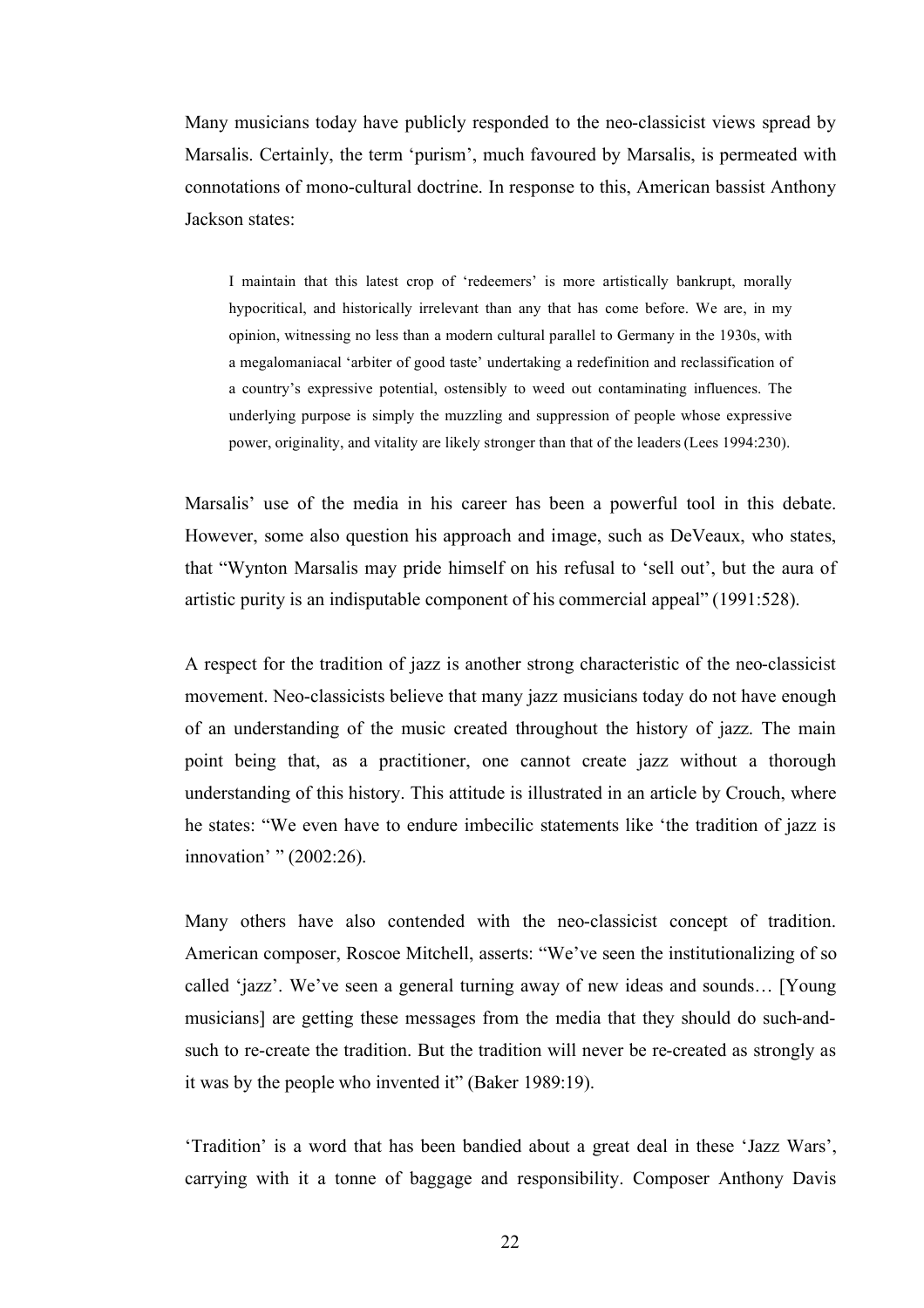"expressed the views of many when he was widely quoted as saying that the notion of 'tradition' was being used 'essentially as a vehicle for conservatism'" (Lewis 2004:87). Using 'tradition' as a banner for conservatism is problematic, as noted by Nicholson, who states: "T.S. Eliot pointed out that no artist can ever work outside the tradition because the tradition will stretch to accommodate anything artists do" (Friedwald et al. 2002:19).

The neo-classicist view is exerting negative effects on the jazz art form, especially, as it is perpetuated by influential and outspoken authorities on jazz, such as Marsalis and Crouch. DeVeaux highlights these effects, by stating: "What distinguishes the neoclassicist attitude is not so much its habit of retrospection, but rather its heavy-handed attempt to regulate the music of the present through an idealized representation of the past" (1991:541). This view is also supported by Elworth: "The emergence of Marsalis and the current generation of new traditionalists may lead to an acceptance of a stifling tradition in which musicians are ostracized for not following limited and preestablished protocols of both musical and non-musical styles" (1995:59). Writer, Andrew Gilbert, also rallies against Marsalis, in his article *Jazz Inc.*: "…there's no denying his [Marsalis'] constricted view of the jazz tradition" (1998).

Elworth and DeVeaux highlight that a strong and respected character such as Marsalis may convince many musicians to adhere to his narrow views or risk being left out of the community at large, forcing the art form even further into regression. However, this restrictive stance may also provoke musicians to rise up and question these strong views, inciting considered and deliberate music that rejects Marsalis' limiting doctrine and embraces a relevance to today's culture.

This neo-classicist attitude is actually not that surprising if one considers that Marsalis' career was originally based in classical music. DeVeaux draws comparisons between the classical music canon and the institutionalisation of jazz:

… his celebrated feat of winning Grammy awards for both jazz and classical recordings underscores the extent to which jazz has become another kind of classical music – one indigenous to black culture and reflecting black values, but following the same pattern of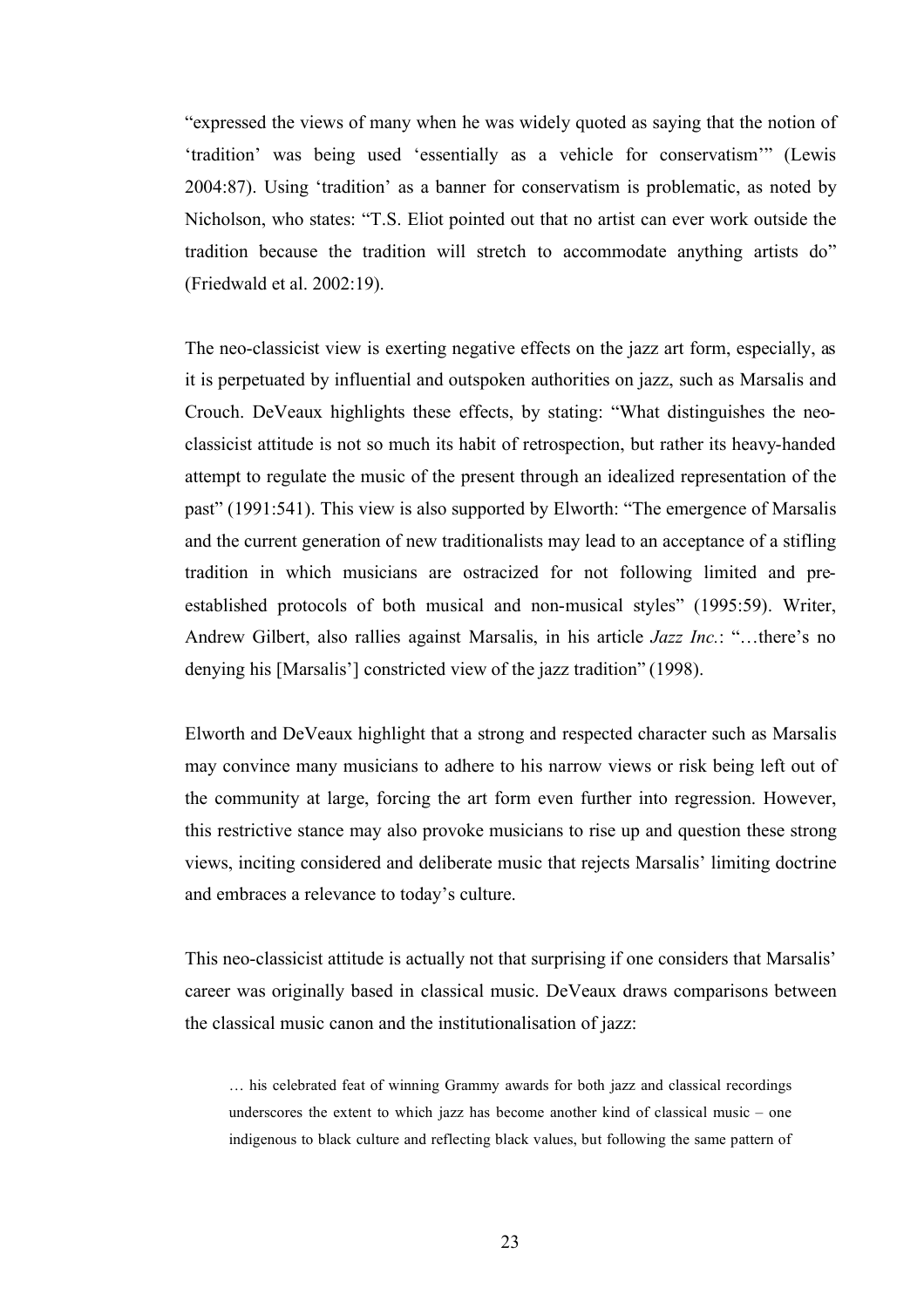institutionalization [sic] in conservatories and repertory groups, and demanding of its musicians an empathetic response to aesthetic sensibilities of the past (1991:541).

Similar to classical music history (in which composers are 'haunted' by the ghosts of past masters - made greater by each passing year), the obsession with the past is another corrosive effect that neoclassicism exerts on the jazz art form. The term 'neo*classicist*' is no coincidence. If past musicians are elevated in such a way, this, in combination with the concept of 'tradition' that the neo-classicists afford so much currency, will never allow jazz to move beyond the ghosts of the past and evolve as it has always done.

It is worth emphasising, at this point, that tradition and innovation need not be mutually exclusive. Rather, tradition and innovation are two sides of the same coin: one, without the other, is meaningless.

The attitude perpetuated by redeemers such as Marsalis becomes conflicting because, very simply, jazz needs an audience to survive and without evolution the art form will become devoid of current cultural context and its audience is then lost. It can be fairly stated that the average Australian would not be educated in the history or language of jazz, therefore, if Australian jazz created today is not affected by its culture, the average Australian listener would not have any way to connect with it. Musician and jazz scholar, Ted Gioia, observes: "The relationship of audience to artist in the popular arts is, for the most part, quite unambiguous: the audience expects to be engaged by the work of art; works that fail to achieve this do not survive – if only because they soon have no audience" (1988:125). This relationship Gioia describes is not a perfect one: audiences vary, and these days it could be observed that the larger western audience has a relatively short attention span and is readily influenced by mass marketed 'cultural' trends. However, the relationship described by Gioia is, at least, an honest one. Sophisticated as the high arts may be, politics and trends (such as neoclassicism) within the jazz art form itself may cloud the simple relationship between performer and audience.

Gioia re-affirms that generally, jazz music that has absorbed popular influence is seen as selling out: "The end result is a complete flip-flop of traditional values – music that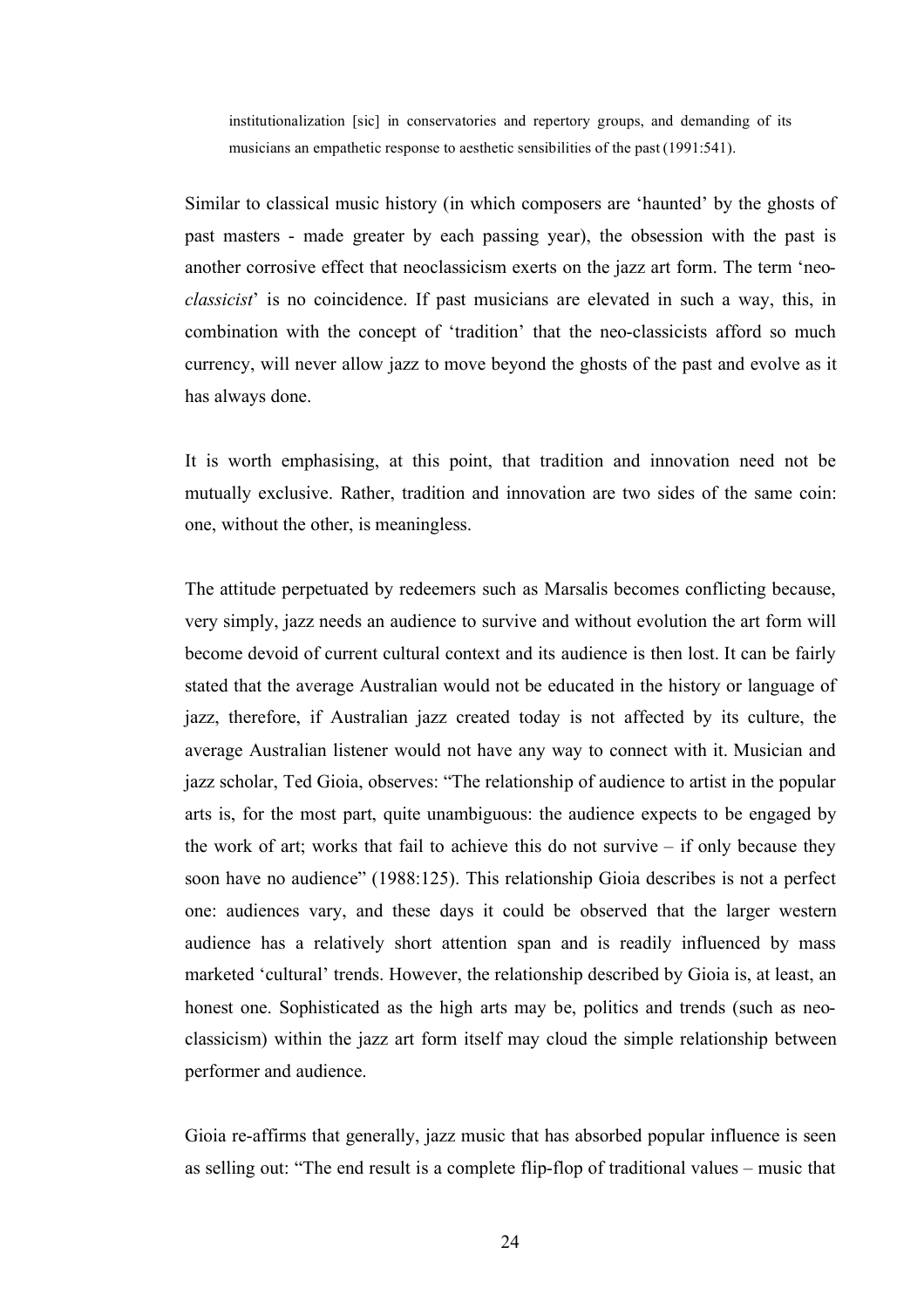is engaging or entertaining is seen not just possessing *lesser* virtues but actually becomes suspect in some undefined way" (1988:125). (This attitude demonstrated earlier by Crouch's disdain of Davis' success: "as usual, the fall from grace has been a form of success" (1995:166).) In the other extreme, there are some artists (revivalists or neo-classicists, such as Marsalis) that are reconstructing jazz as it was played 50 years ago and condemning its evolution altogether.

In a society that is full of change and growth, it is only natural that the art forms existing within this culture react accordingly. New York vocalist/composer Cassandra Wilson supports the idea that jazz must remain socially relevant by stating: "We have to take what we can and learn from the masters, but by repeating what they do, we're not really doing justice to the tradition. I think the whole point in jazz is to establish some kind of identity and help propel the music forward, make it speak of our needs today" (Nicholson 2005:92). Significantly, Wilson identifies the need for jazz practitioners to make a contribution to the jazz tradition through understanding the roots and tradition of the music but embracing an attitude of innovation, and making the music relevant to the culture of the practitioner and their audience.

Author and jazz historian, Eric Nisenson, confirms Wilson's earlier sentiment in terms of innovation and the ability to relate to current cultures around the world today:

If jazz musicians – especially young jazz musicians – cannot find ways to build on that legacy and create music that reflects the reality of their own lives here and now, jazz cannot survive. This of course is the case to some degree with any artform, but with jazz it is crucial – and to understand that means comprehending why jazz is so profoundly different from music of the European tradition (1997:22).

When the resurgence of older styles of jazz started, trumpeter, Miles Davis "...was angrily outspoken in his denunciation of the current 'back to bop' movement. Upon hearing young musicians playing hard bop or post-bop, he would rhetorically ask 'Didn't we do it good the first time?'" (Nisenson 1997:13).

In Australia, the neo-classicist attitude may not be as present as it is in America. However, the narrow, stereotyped concept of jazz that it expounds is also perpetuated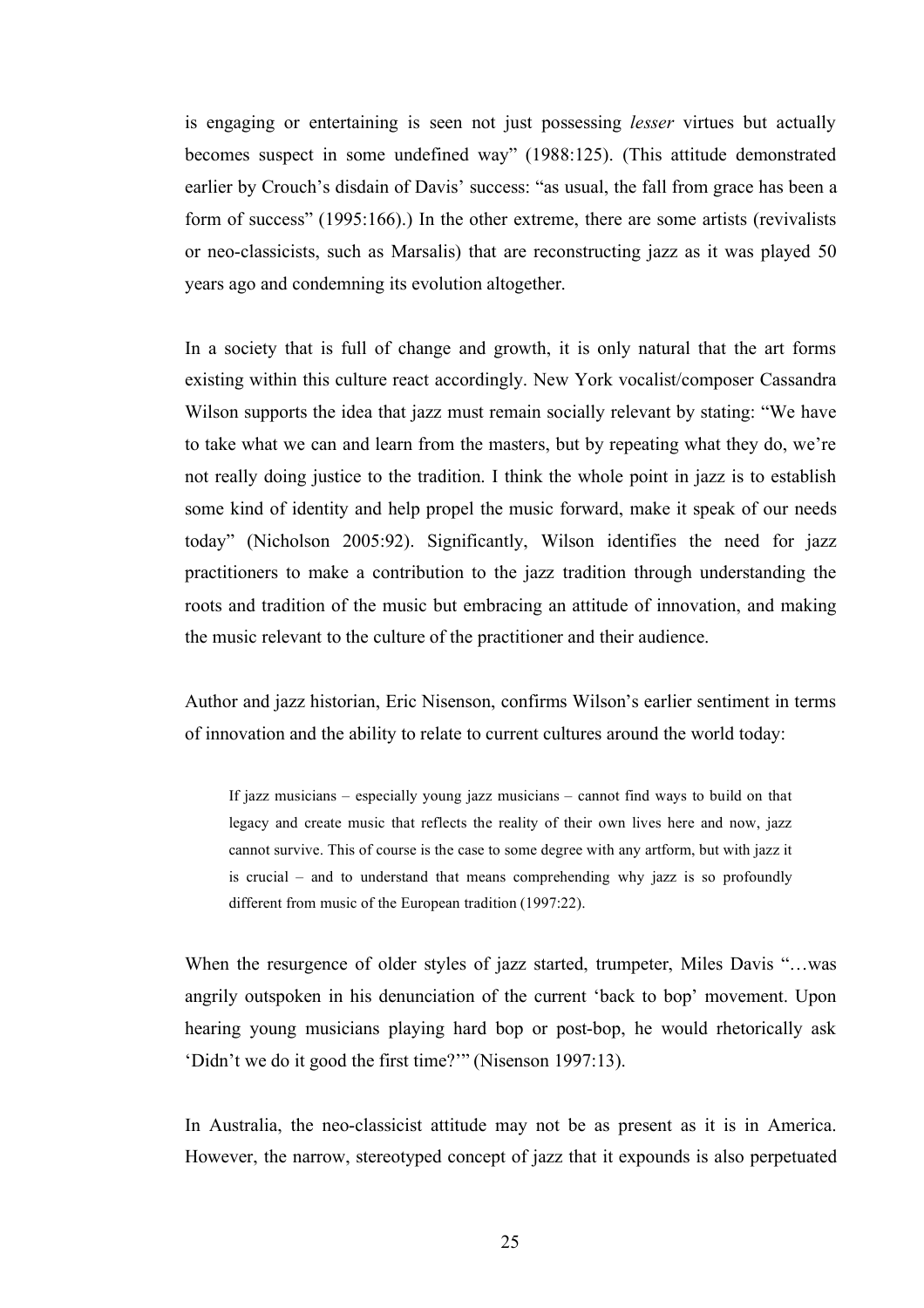and reinforced by other international artists, such as Michael Bublé (emulating Frank Sinatra), who are elevated into the public domain as 'jazz' stars. This backward, stylised concept of jazz is present both in our media and psyches and its epitome is represented in a personality such as Marsalis. Whilst his approach has been heavyhanded, his personal effect may not have direct consequences in Australia. However, our larger concept of what jazz is needs to be readdressed to bypass these pressures and move the art form forward freely.

Some of the core values of neo-classicism, such as respect for and knowledge of the history of jazz are fundamental values for jazz practitioners today. Only when taken to extremes do these ideas become threatening to musicians, inciting the responses displayed here. Jazz musicians should be aware of this history – only by knowing where we come from do we know where we are going – but the tradition of jazz *is* innovation, and it should be allowed to continue. It has been demonstrated here that purism, however, is a concept that has never truly existed within the jazz art form.

Throughout its history, jazz has always been affected by the culture and environment around it. Jazz writer, Sidney Finkelstein observes that: "Good music asserts the presence within it of a living, thinking and feeling human being, exploring the world about him" (1975:10). It can be said that music is a way of knowing – something that helps us make sense of our cultural and physical surroundings. As such, for music to resonate with the larger audience, it must reflect the complexities of their time and place. Social values and ways of thinking were reflected and challenged in jazz from its humble beginnings and this is a strong part of its continuing tradition.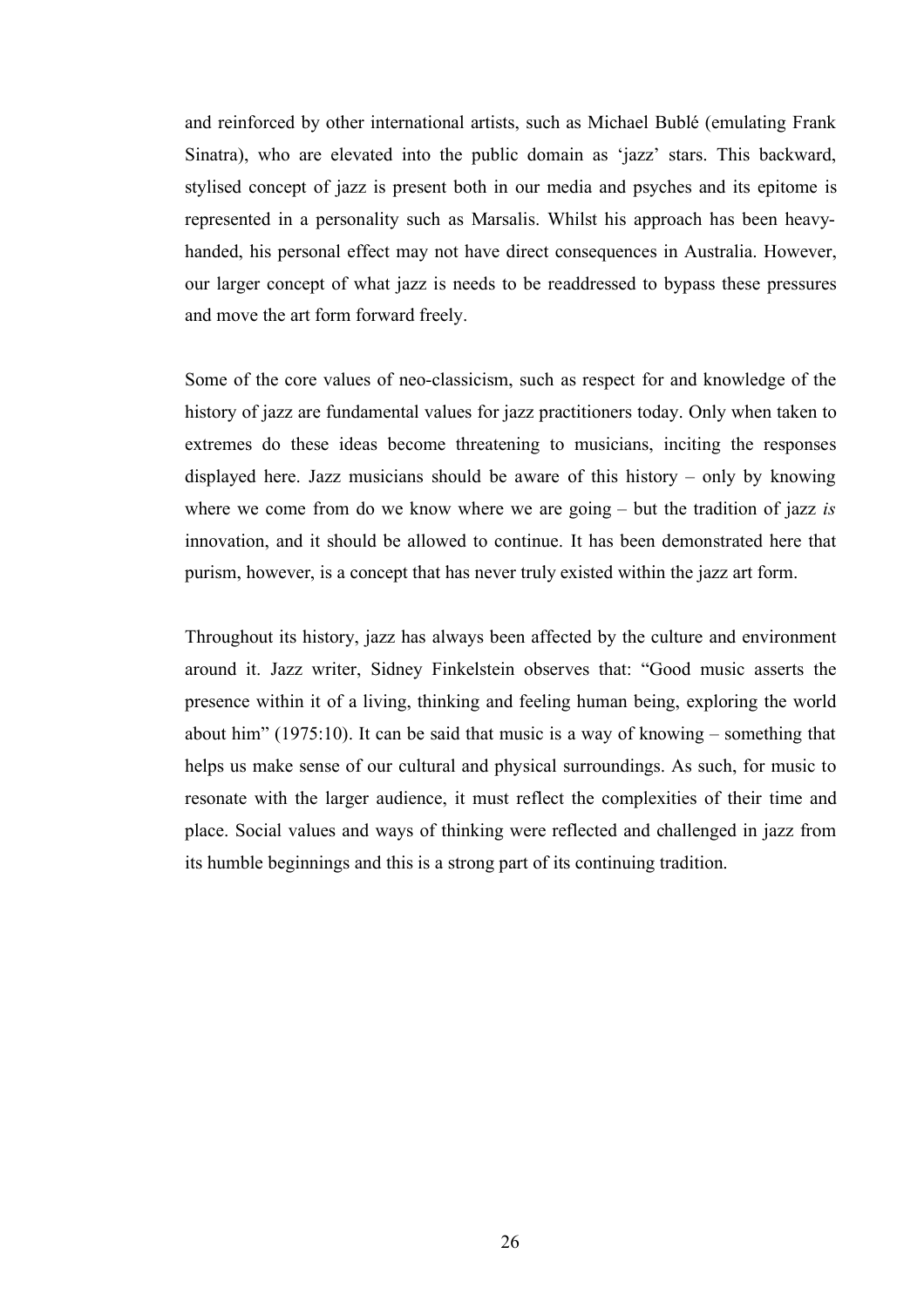# CHAPTER 5 **CONCLUSION**

This paper has examined a number of facets of jazz and their relevance to Australian practitioners and audiences today. Revisiting the definition of jazz, it could be reasonably stated that jazz is essentially 'bastard' music. After examining the various definitions and descriptions available, it is apparent that an updated definition is needed. This definition should perhaps centre around the principles of progressive improvised music that demonstrates reference to the jazz heritage, which also has the freedom to break previous boundaries and evolve into something new. A contemporary definition of jazz is offered here:

*Jazz is a style of art music, which began in America in the early part of the 20<sup>th</sup> century. This often rhythmic style of music is formed through a fusion of elements: different styles of music meeting; old songs redone in new ways; composed music fused with improvisation; spontaneous composition; old language mixed with and changed by the new. Evolution is an integral part of this music, as is a connection to the environment in which it is created in the present.*

While the above definition of jazz has been designed to align with Elworth's concept of the "transforming construction", this definition may only be relevant to this current time and place, as tomorrow the art form may evolve into a new construction. As stated earlier, one of the aims of this paper is to encourage diversity within the music and see jazz language expand to embrace local cultural and socio-political factors, rather than limiting ideas of what jazz is, and can be.

Jazz is at one with its surroundings – a running comment or lively reaction - almost like a constructive, active, critical review. In fact, each performance could be considered a comment in some way, on another performance, environment or situation. Jazz is a very alive art form: constantly changing, constantly in progress. The concept of jazz as an ever-renewing music is supported by DeVeaux, who states, that "the term jazz [is] further extended  $-$  it's definition now more than ever dependent on ideas of continuous evolution and growth" (1991:534). If this was not so, the music would never need to evolve or change and as jazz practitioners we would be content to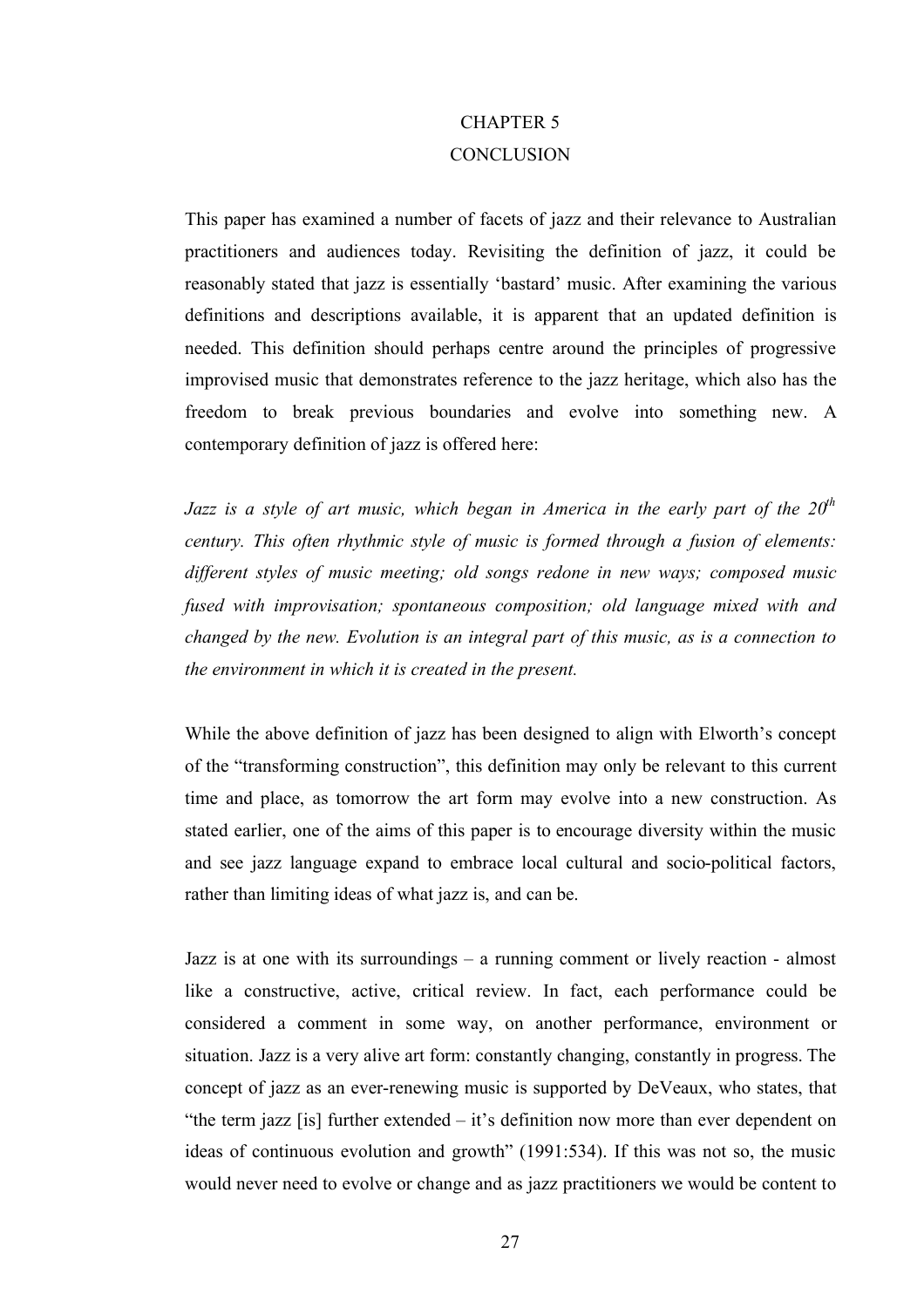play other people's music forever – never contributing to the art form or helping it grow in any way.

This paper has addressed the two sides of the evolution versus 'tradition' debate and demonstrated the many times throughout jazz history whereby enculturation has affected the art form and contributed positively to its growth: Garbarek, Frisell, Parker, Coltrane and Davis all created something individual using jazz language and form, combined with their own context and in doing so succeeded in creating music that resonated with their own cultural time and place.

There is no responsibility for the performer to preserve jazz in any certain type of way, or to steer jazz away from old ways of playing the music. As practitioners, our only responsibilities are to be honest composers, improvisers and performers.

Today, musicians have easy access to information concerning our surrounding culture, and as a *part* of a culture we should be able to change and evolve freely. As composer Scott Johnson states: "Evolution always involves a relationship with the environment, not just with one's own ancestors and descendants" (2000:21).

A progressive art form, such as jazz, that explores and evolves must also be connected with its current environment – embracing the music's history, its present and redefining a new future. To find this future, the creators and performers must be well versed in the languages of their present environment. Charlie Parker said that: "Music is your own experience, your thoughts, your wisdom. If you don't live it, it won't come out of your horn" (Nisenson 1997:119). Living and growing up in Australia today is a unique experience – the individuality of this experience must inform our musical identity, which, in turn, forms our expression, sound and statements as practitioners.

### **Personal Context Revisited**

As an active jazz musician in Australia and as I continue to learn about the history of this music, I am becoming more aware of the absence of a larger jazz community and the effect that this has upon the art form as a whole. In the middle of last century, jazz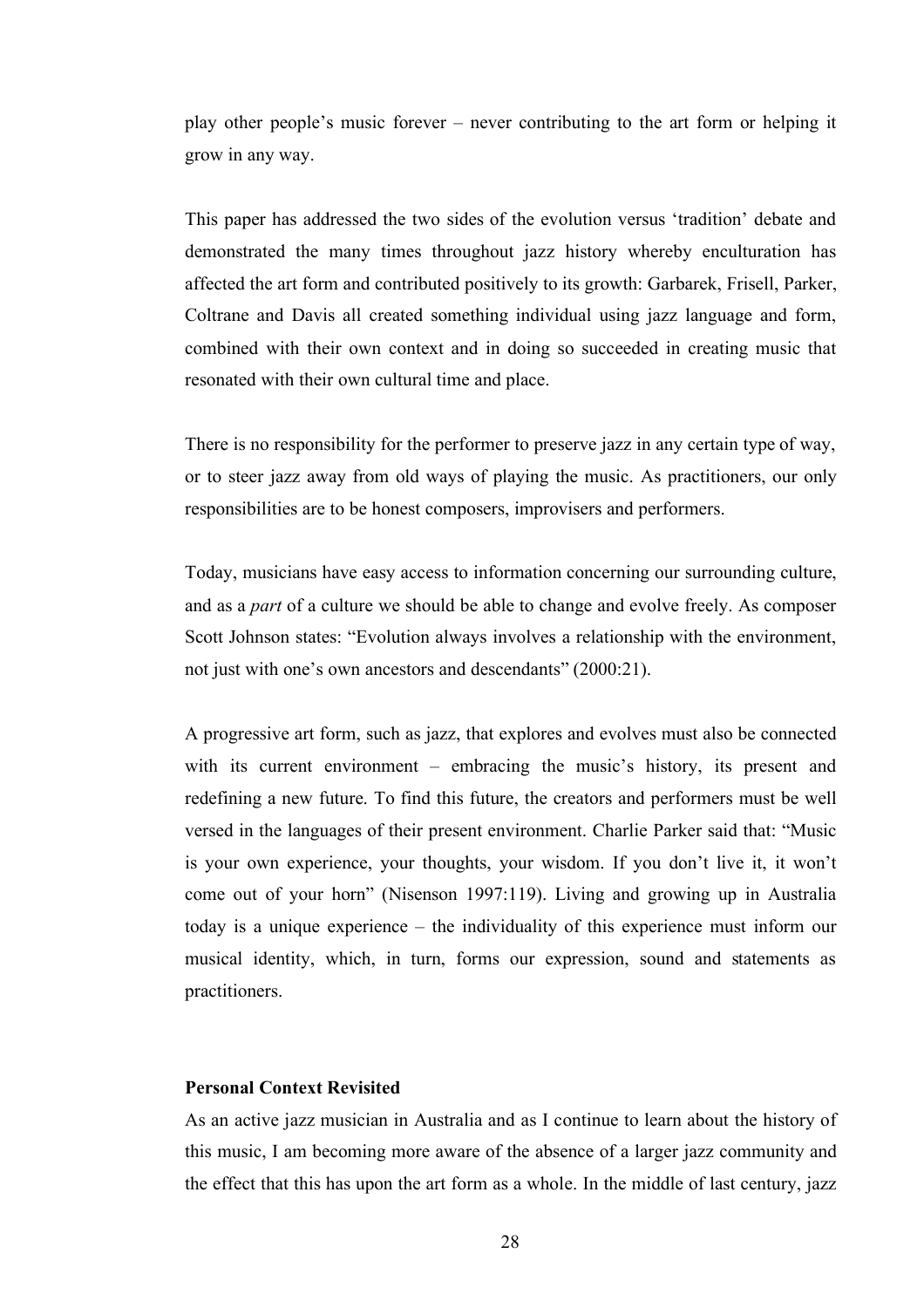was primarily based in America, where most musicians could interact and influence one another. Australia's jazz community today is heavily affected by its geography: our main cities are far apart, separated by reasonably isolated small towns. Even with more accessible and affordable transport around the country, musicians in Australia do not have an established touring circuit whereby practitioners can easily influence one another. It could be suggested that even Sydney and Melbourne have produced musicians with two very different musical dialects formed by their respective environments.<sup>8</sup>

The strength of the jazz art form flourished throughout the middle of last century, however, wishing for the past or trying to recreate its success through the music of the past will most likely bury the future of jazz very quickly by turning the jazz art form into an inflexible renaissance and alienating its audience completely.

Many elements and materials within the jazz art form can be addressed to more accurately reflect the current Australian jazz musician. As an active practitioner in Australia, I *enjoy* playing traditional standard jazz repertoire. Within this varying repertoire are many great pieces of music that cannot, and should not, be easily cast aside. This material is part of the language – in fact, it is integral. However, the songs that generally make up the standard repertoire of today were popular songs of a different day. As was explored in this paper, the current repertoire used today in Australian jazz making is just one element that can be addressed by practitioners to meet their own needs. These elements can be addressed in a way that respects both the past and the present. This is up to the individual jazz practitioner to address elements within the music to align with their own concept for the future of jazz.

In Australia today, it is an exciting time to be creating music, or, indeed, any art. As our national culture is developing, our collective identity has the potential to become a larger part of our music. Young jazz musicians in this country now have a bounty of inspiring local musicians to take influence from, who have created their own definitions of jazz and helped shape this still-growing community. Musicians such as

 <sup>8</sup>  $8$  This is an observation made by the author as an active practitioner working in both Sydney and Melbourne. However, these dialects could also be considered common knowledge within the jazz community, with the number and type of venues situated in each city, differing music schools and the influence of older musicians contributing factors to the different sounds produced.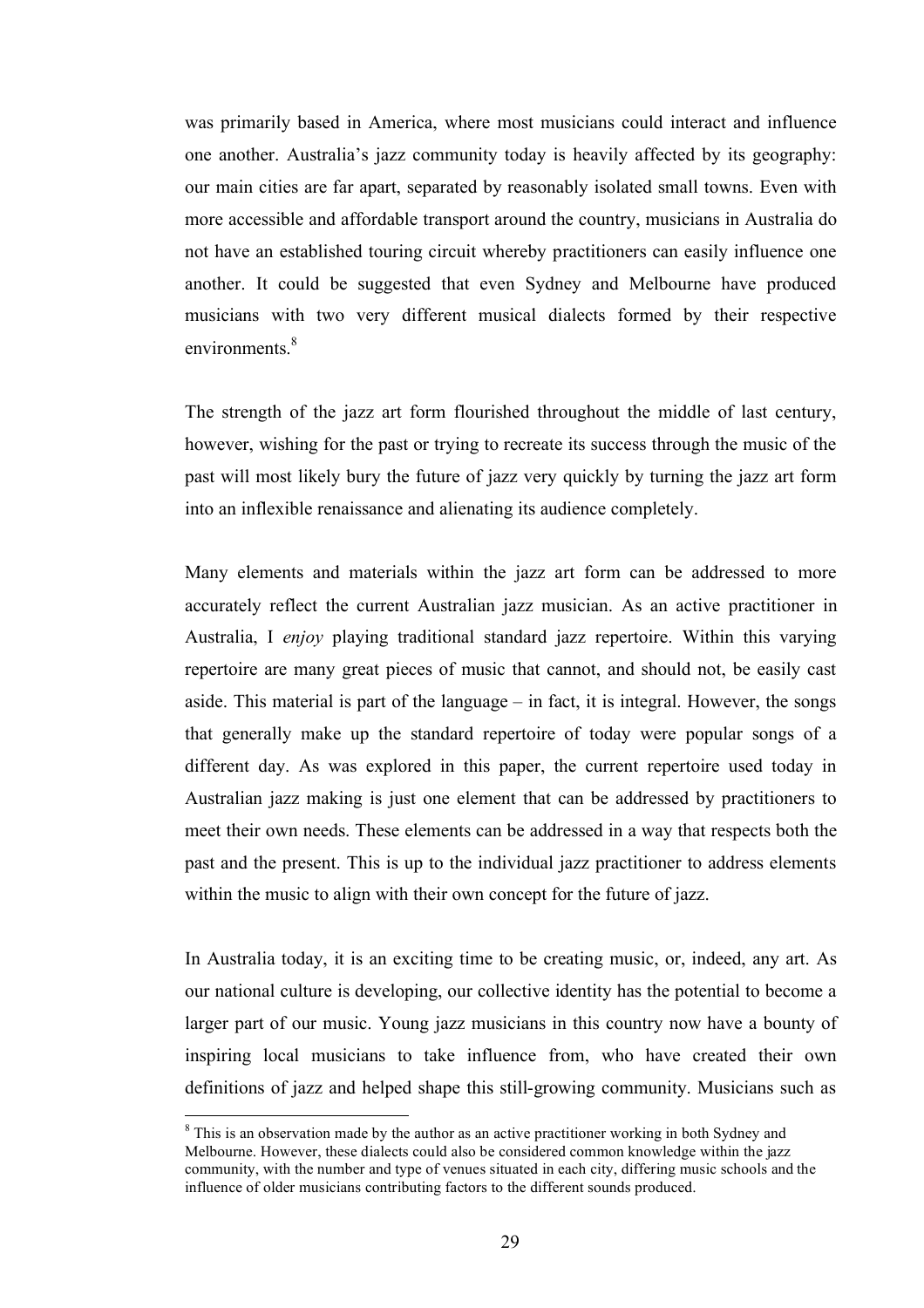Graeme Bell, Mike Nock, Allan Browne, Judy Bailey, Sandy Evans, Don Burrows, Graham Lyall, Bernie McGann and Tony Gould have influenced and affected a great number of the younger generation of jazz musicians in Australia today and are all still contributing to the art form themselves. These musicians have striven to cultivate an Australian jazz identity that has influenced generations of younger musicians who, as a result, are now building upon and further refining an exciting and truly *Australian* approach to jazz. As Nicholson states:

In the past, it was the Americans who were the leaders in adding new floors to this metaphorical 'house of jazz', but now it is the non-Americans who are taking the lead. These are not less authentic subvarieties of an American version of jazz, but new global dialects. As critic Gary Booth observed in BBC 'Music Magazine', "America has had a virtual monopoly on calling the changes in jazz music since the music moved out of New Orleans. But that's no longer the case" (2005:176).

This *Australian* quality is what becomes valuable in our music because it is uniquely and truly ours, rather than attempting to emulate jazz from another time or place. Australian pianist, Paul Grabowsky, shares this attitude:

Australia is really only ever going to break through on its otherness, because they [overseas audiences] don't want to hear something that sounds like even a good copy of an American or European model … Any kind of cursory listen to Australian improvised music would suggest that it is indeed very different from the rest of the world (Wilson 2008:17).

Guitarist Pat Metheny supports this localised orientation of jazz, stating that, "It's no longer 'America's Classical Music' – the globalisation of the music is now fully underway and there's [sic] opportunities for musicians all over the world to address their own musical issues through the language of jazz" (Nicholson 2005:191).

Australian musicians, arguably, are able to create something that is specific to our circumstances. The fact that we are not American, and may not feel the need to preserve the music of the past (as it was not originally ours), affords many Australian musicians the option to draw inspiration from whatever sources they may. Australian saxophonist, Sandy Evans, describes this phenomenon by stating that, "… we are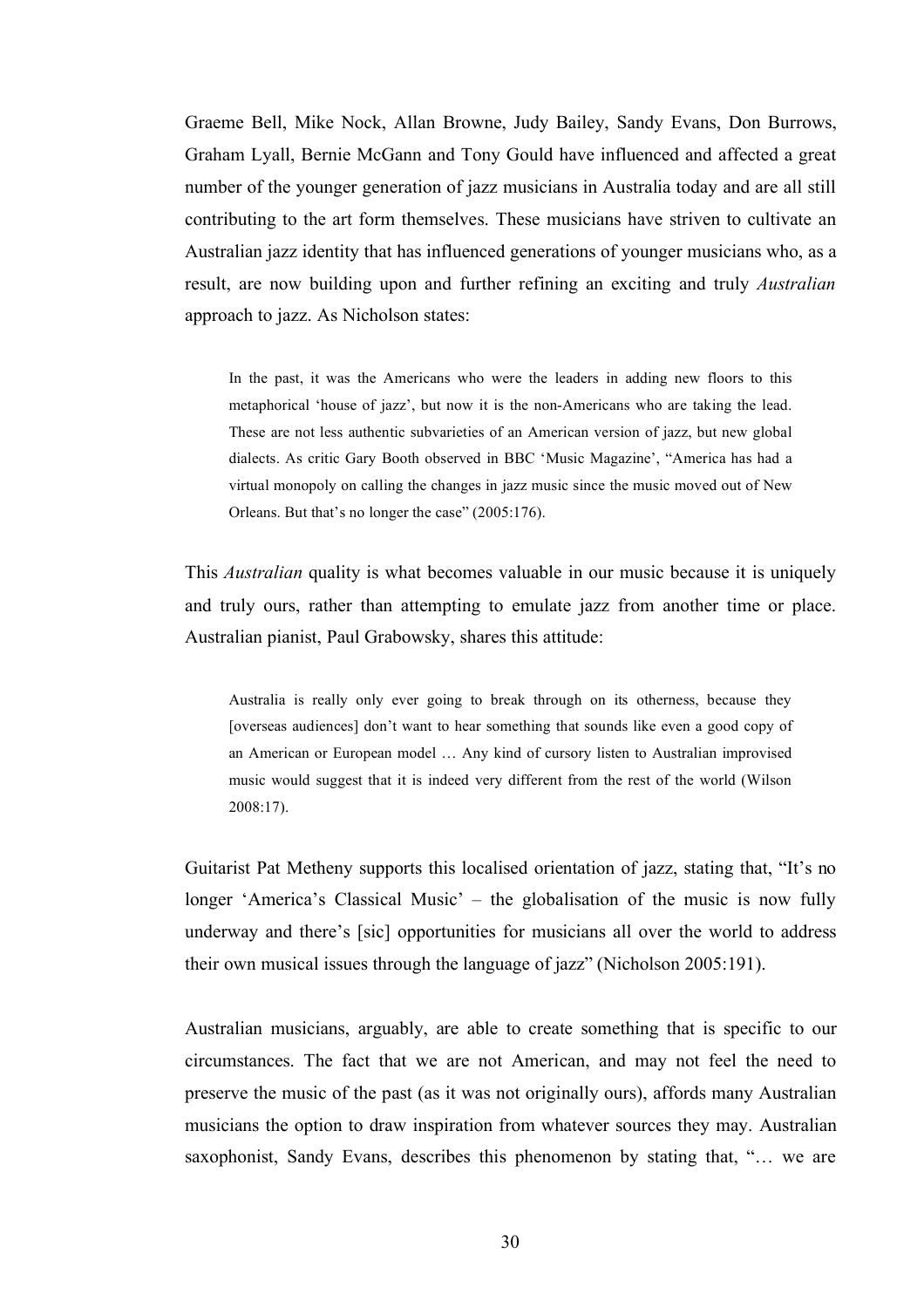liberated by not having such a weight on our shoulders. I think that does contribute to a general trend here to be able to look wherever we're interested at any given moment" (Webb 2008:37).

The many issues that this paper has addressed have led me to believe that for jazz to have a future in Australia, it must be informed by its enculturation – it must forever be bastard music. As we develop and embrace new music and sounds, there is no need to lose our heritage or past – this is something that cannot be changed or lost. As practitioners, we can move forward and also honour our past – in fact, only by moving forward do we truly do so.

### **Recommendations For Further Research**

Researching of this paper has uncovered topics that, due to the nature of this document (and its inherent limitations), could not be fully explored. In order to readdress the current perception of jazz and its future in Australia, jazz education must, arguably, be examined as most Australian jazz musicians are schooled through our tertiary training centres.

This paper touches upon the theme of identity in music; how cultural identity is recognised, understood and manifested through musical art forms. Whilst the concept of expression of identity through the arts is well documented, the notion of bastard music in a broad context of what defines Australian culture is worth further exploration.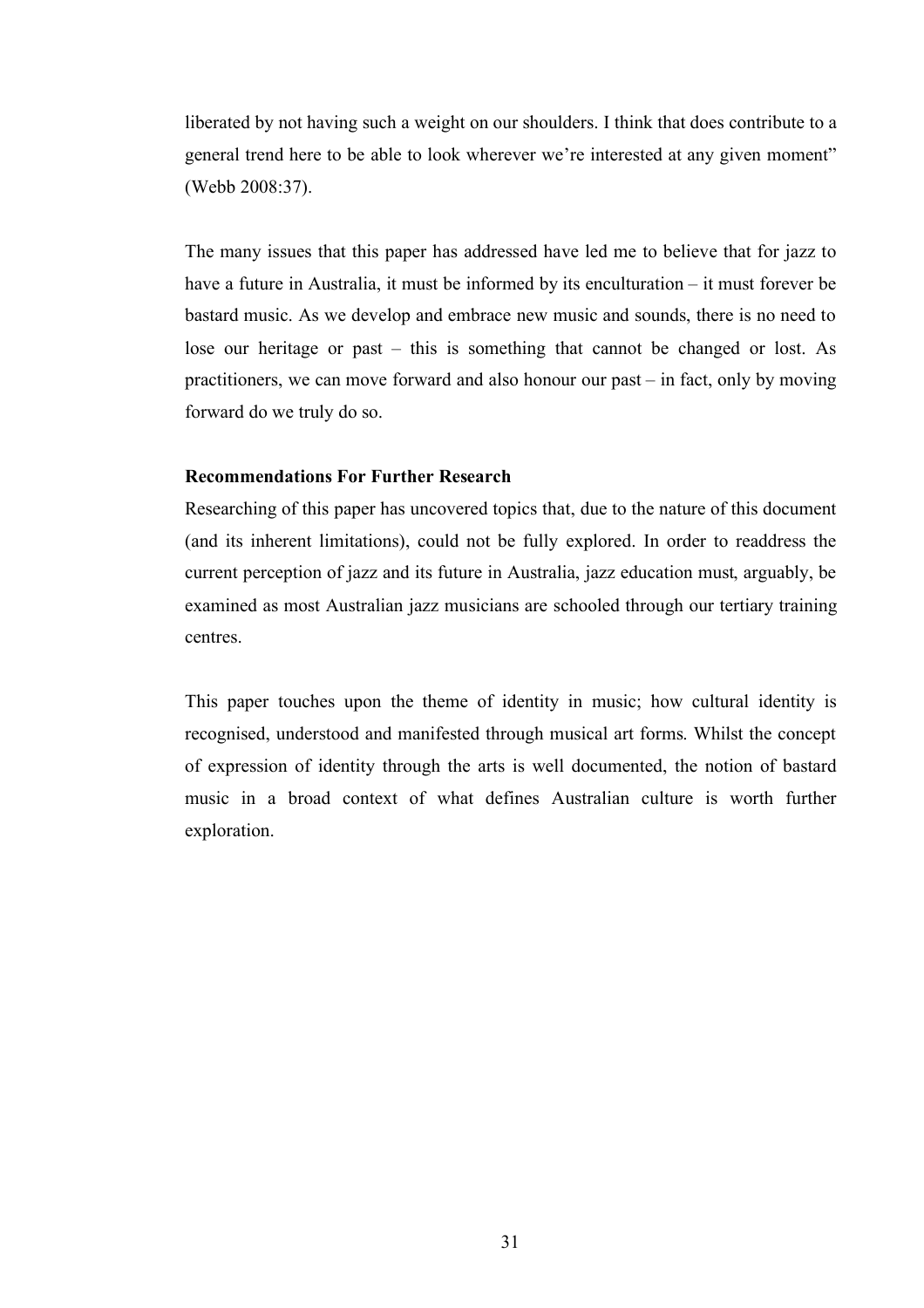#### Reference List

Ake, David Andrew. 2002. *Jazz cultures*. Berkeley: University of California Press.

Baker, Paul. 1989. 'Roscoe Mitchell: The Next Step.' Coda no. 228(October/November):18-21.

Berendt, Joachim Ernst. 1976. *The Jazz Book* / Joachim Berendt ; [with discography by Achim Hebgen, revised for the American edition by Dan Morgenstern]. St. Albans, Hertfordshire: Paladin.

Brown, L. 1998. 'Jazz: An Overview.' In *Encyclopedia of Aesthetics*, ed. M. Kelly. New York: Oxford University Press.

Byrnes, Sholto. 2003. Wynton Marsalis: Miles Davis? He was a rock star. The Independant.co.uk. <http://www.independent.co.uk/artsentertainment/music/features/wynton-marsalis-miles-davis-he-was-a-rock-star-601414.html> (18 Aug. 2008)

Crouch, Stanley. 1995. *The all-American skin game*, or, The decoy of race: the long and the short of it, 1990-1994. 1st Edition. New York: Pantheon Books.

Crouch, Stanley. 2002. '*The Jazz Tradition is Not Innovation*.' Jazz Times 32(1):1.

Davis, Miles and Quincy Troupe. 1989. *Miles: The Autobiography*. New York: Simon & Schuster.

DeVeaux, Scott. 1991. '*Constructing the Jazz Tradition: Jazz Historiography*.' Black American Literature Forum 25:36.

Elworth, Steven B. 1995. 'Jazz in Crisis, 1948-1958: Ideology and Representation.' In *Jazz Among the Discourses*, ed. Krin Gabbard. London: Duke University Press.

Finkelstein, Sidney. 1975. *Jazz: A People's Music*. New York: Da Capo Press.

Friedwald, Will, Ted Gioia, Jim Macnie, Peter Margasak, Stuart Nicholson, Ben Ratliff, John F. Szwed, Greg Tate, Peter Watrous and K. Leander Williams. 2002. *The Future of Jazz*. Chicago: A Capella Books.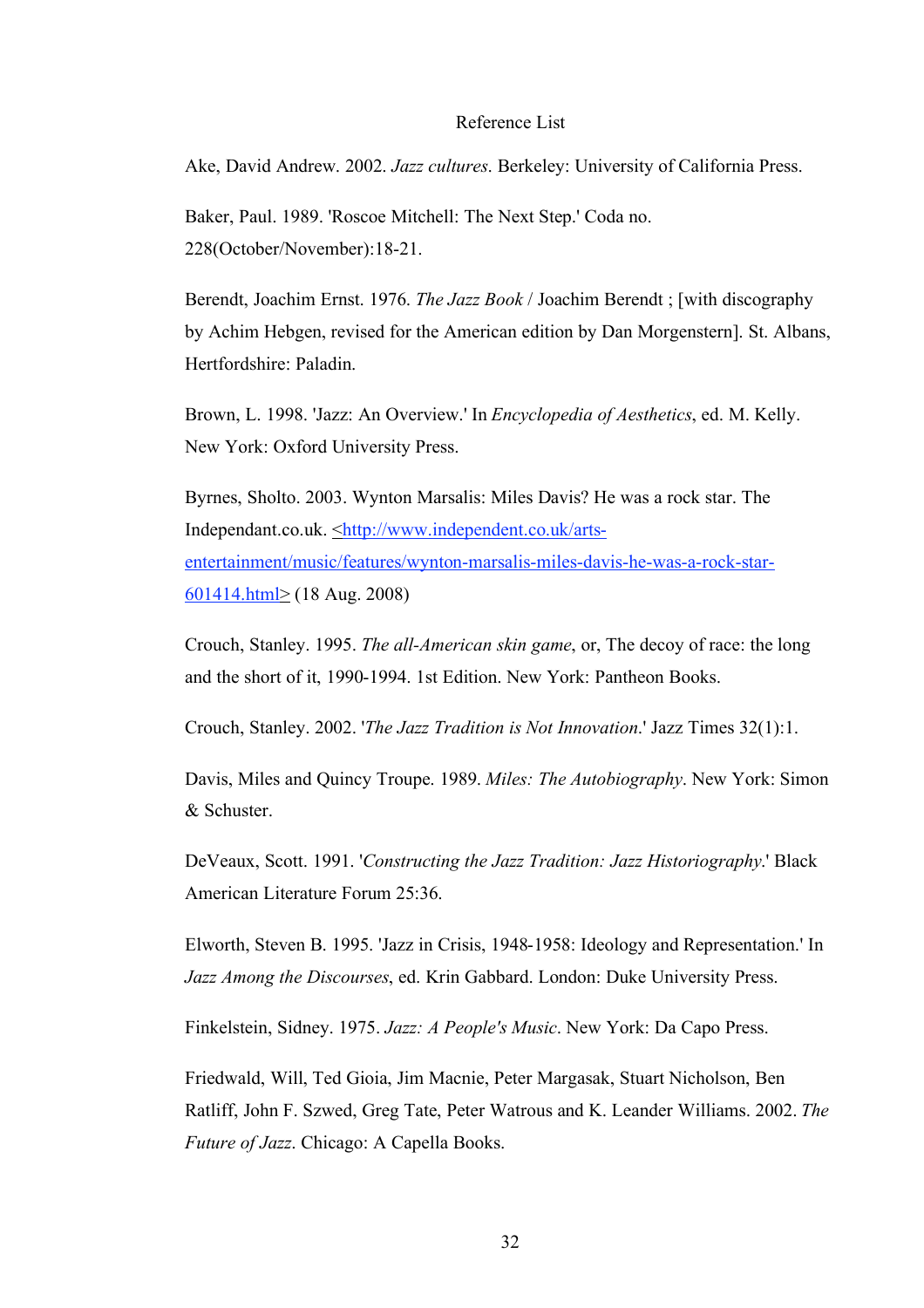Gendron, Bernard. 1995. ''Moldy Figs' and Modernists: Jazz at War (1942-1946).' In *Jazz Among the Discourses*, ed. Krin Gabbard. London: Duke University Press.

Gilbert, Andrew. 1998. *Jazz Inc.* Detroit. Metro Times Detroit.

Gioia, Ted. 1988. *The Imperfect Art*. New York, Oxford: Oxford University Press.

Hodeir, Andr. 1975. *Jazz, its evolution and essence*. New York: Da Capo Press.

Hofstadter, Douglas R. 1979. *Gödel, Escher, Bach: an eternal golden braid*. Hassocks: Harvester Press.

Johnson, Scott. 2000. 'The Counterpoint of Species.' In *Arcana: musicians on music*, ed. John Zorn. New York: Granary Books, Inc.

Lees, Gene. 1994. *Cats of any color: jazz black and white*. New York: Oxford University Press.

Lewis, George. 2004. 'Experimental Music in Black and White: The AACM in New York, 1970-1985.' In *Uptown Conversation: The New Jazz Studies*, eds. Robert G. O'Meally, Brent Hayes Edwards and Farah Jasmine Griffin. New York: Colombia University Press.

Marsalis, Wynton. 1988. What Jazz Is - and Isn't New York. *The New York Times*.

Martin, Terry. 2000. 'Jazz in Canada and Australia.' In *The Oxford Companion to Jazz*, ed. Bill Kirchner. New York: Oxford University Press.

Nicholson, Stuart. 1990. *Jazz: The 1980s Resurgence*. New York: Da Capo Press.

Nicholson, Stuart. 2005. *Is Jazz Dead? (or has it moved to a new address)*. New York: Routledge.

Nisenson, Eric. 1997. *Blue: The Murder of Jazz*. United States of America: Da Capo Press.

Rechniewski, Peter. 2008. '*The Permanent Underground: Australian Contemporary Jazz in the New Millennium*.' Platform Papers(16):pp1-60.